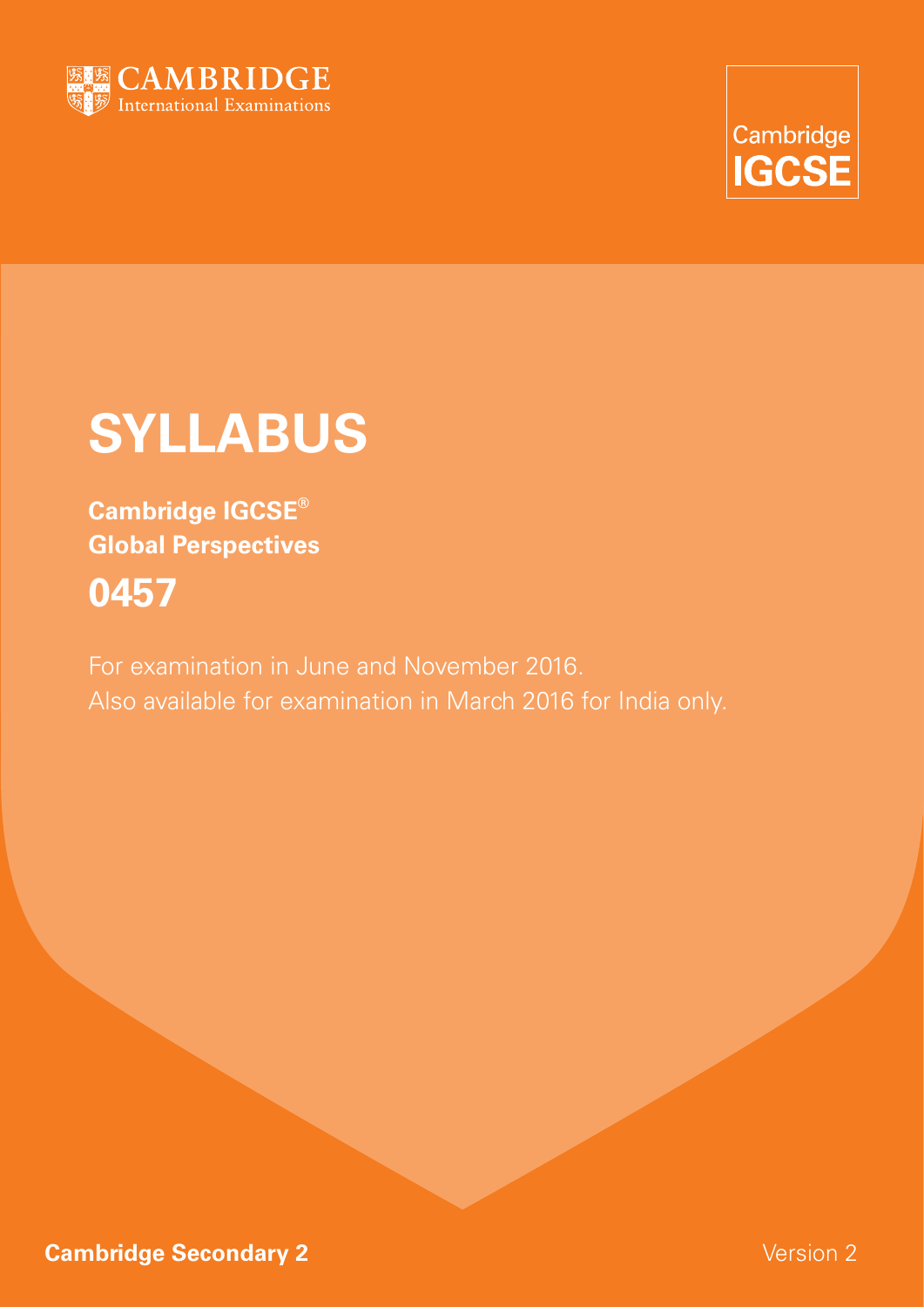#### **Changes to syllabus for 2016**

This is version 2 of the syllabus, released February 2015.

• Text relating to teacher accreditation from January 2016 has been removed from page 29.

#### **More information is available in the February 2015 update for this syllabus.**

The changes in version 2 of this syllabus, released February 2015, are indicated by single black vertical lines on either side of the text.

Cambridge International Examinations retains the copyright on all its publications. Registered Centres are permitted to copy material from this booklet for their own internal use. However, we cannot give permission to Centres to photocopy any material that is acknowledged to a third party even for internal use within a Centre.

® IGCSE is the registered trademark of Cambridge International Examinations

© Cambridge International Examinations 2014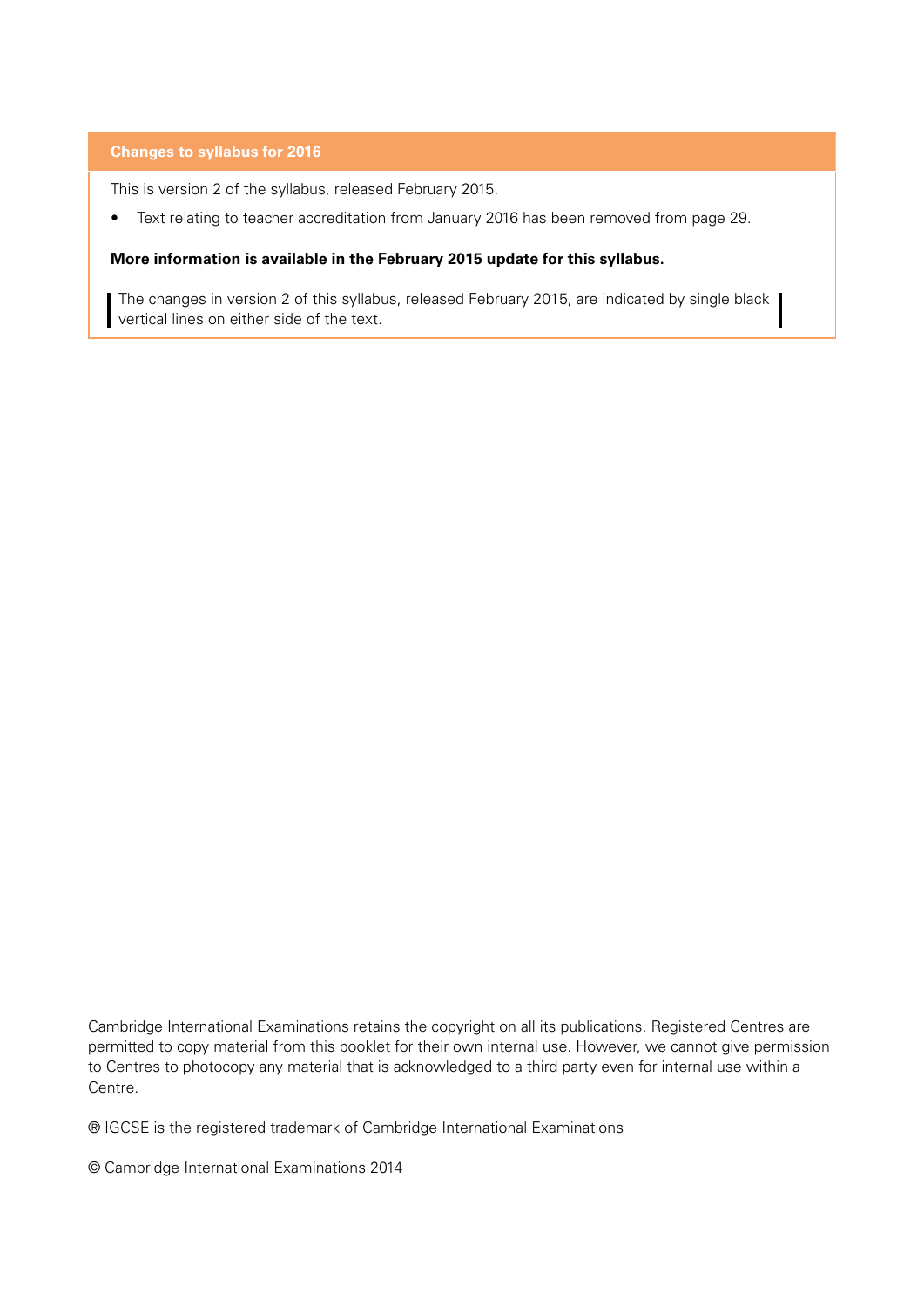# **Contents**

| $\mathbf{1}$ . |                                                                                                                                                                                                                                                                                                                                                                                                                                                    |
|----------------|----------------------------------------------------------------------------------------------------------------------------------------------------------------------------------------------------------------------------------------------------------------------------------------------------------------------------------------------------------------------------------------------------------------------------------------------------|
|                | 1.1 Why choose Cambridge?<br>1.2 Why choose Cambridge IGCSE?<br>1.3 Why choose Cambridge IGCSE Global Perspectives?<br>1.4 Cambridge International Certificate of Education (ICE)<br>1.5 How can I find out more?                                                                                                                                                                                                                                  |
| 2.             | 2.1 Support materials<br>2.2 Resource lists<br>2.3 Training                                                                                                                                                                                                                                                                                                                                                                                        |
| 3.             |                                                                                                                                                                                                                                                                                                                                                                                                                                                    |
| 4.             | 4.1 Aims<br>4.2 Assessment objectives<br>4.3 Grade descriptors                                                                                                                                                                                                                                                                                                                                                                                     |
| 5.             |                                                                                                                                                                                                                                                                                                                                                                                                                                                    |
|                | 5.1 Component 1: Individual Research<br>5.2 Component 2: Group Project<br>5.3 Component 3: Written Paper                                                                                                                                                                                                                                                                                                                                           |
| 6.             | 6.1 Skills<br>6.2 Topics<br>6.3 Choice of topics<br>6.4 Questions from different perspectives<br>6.5 Exemplar questions                                                                                                                                                                                                                                                                                                                            |
| 7 <sub>1</sub> | 22                                                                                                                                                                                                                                                                                                                                                                                                                                                 |
|                | 7.1 Assessment Criteria for Individual Research (Component 1)<br>7.2 Mark Scheme: Individual Research (Component 1)<br>7.3 Assessment Criteria for the Group Project (Component 2)<br>Mark Scheme: Group Project - Group Element<br>7.4<br>Mark Scheme: Group Project - Individual Element<br>7.5<br>The role of the teacher in Components 1 and 2<br>7.6<br>Moderation procedures for the Individual Research report and the Group Project<br>7.7 |
| 8.             |                                                                                                                                                                                                                                                                                                                                                                                                                                                    |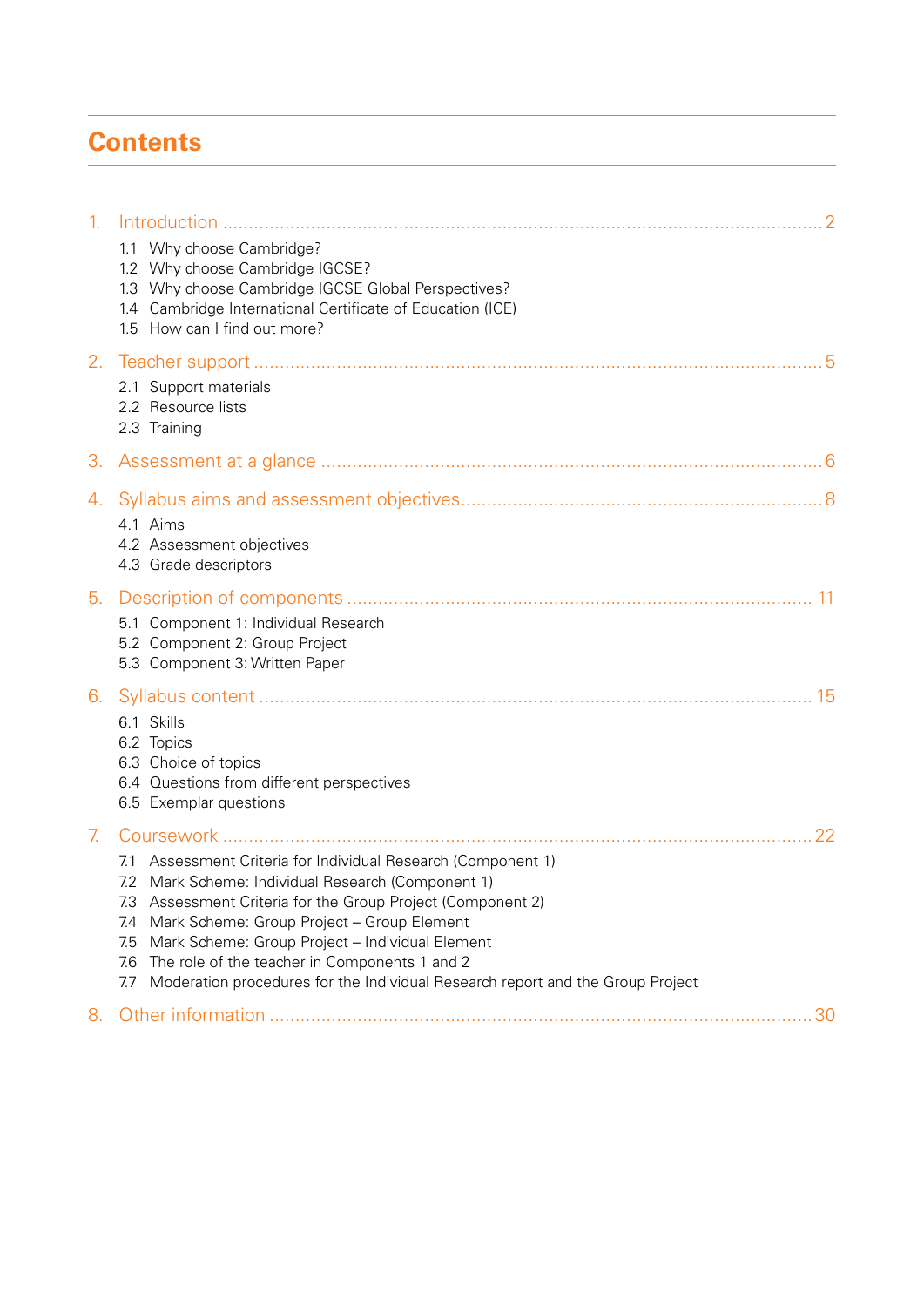# <span id="page-3-0"></span>**1. Introduction**

# 1.1 Why choose Cambridge?

### **Recognition**

Cambridge International Examinations is the world's largest provider of international education programmes and qualifications for learners aged 5 to 19. We are part of Cambridge Assessment, a department of the University of Cambridge, trusted for excellence in education. Our qualifications are recognised by the world's universities and employers.

Cambridge IGCSE® (International General Certificate of Secondary Education) is internationally recognised by schools, universities and employers as equivalent in demand to UK GCSEs. Learn more at **www.cie.org.uk/recognition**

### Excellence in education

Our mission is to deliver world-class international education through the provision of high-quality curricula, assessment and services.

More than 9000 schools are part of our Cambridge learning community. We support teachers in over 160 countries who offer their learners an international education based on our curricula and leading to our qualifications. Every year, thousands of learners use Cambridge qualifications to gain places at universities around the world.

Our syllabuses are reviewed and updated regularly so that they reflect the latest thinking of international experts and practitioners and take account of the different national contexts in which they are taught.

Cambridge programmes and qualifications are designed to support learners in becoming:

- **confident** in working with information and ideas their own and those of others
- **responsible** for themselves, responsive to and respectful of others
- **reflective** as learners, developing their ability to learn
- **innovative** and equipped for new and future challenges
- **engaged** intellectually and socially, ready to make a difference.

### Support for teachers

A wide range of materials and resources is available to support teachers and learners in Cambridge schools. Resources suit a variety of teaching methods in different international contexts. Through subject discussion forums and training, teachers can access the expert advice they need for teaching our qualifications. More details can be found in Section 2 of this syllabus and at **www.cie.org.uk/teachers**

### Support for exams officers

Exams officers can trust in reliable, efficient administration of exams entries and excellent personal support from our customer services. Learn more at **www.cie.org.uk/examsofficers**

### Not-for-profit, part of the University of Cambridge

We are a not-for-profit organisation where the needs of the teachers and learners are at the core of what we do. We continually invest in educational research and respond to feedback from our customers in order to improve our qualifications, products and services.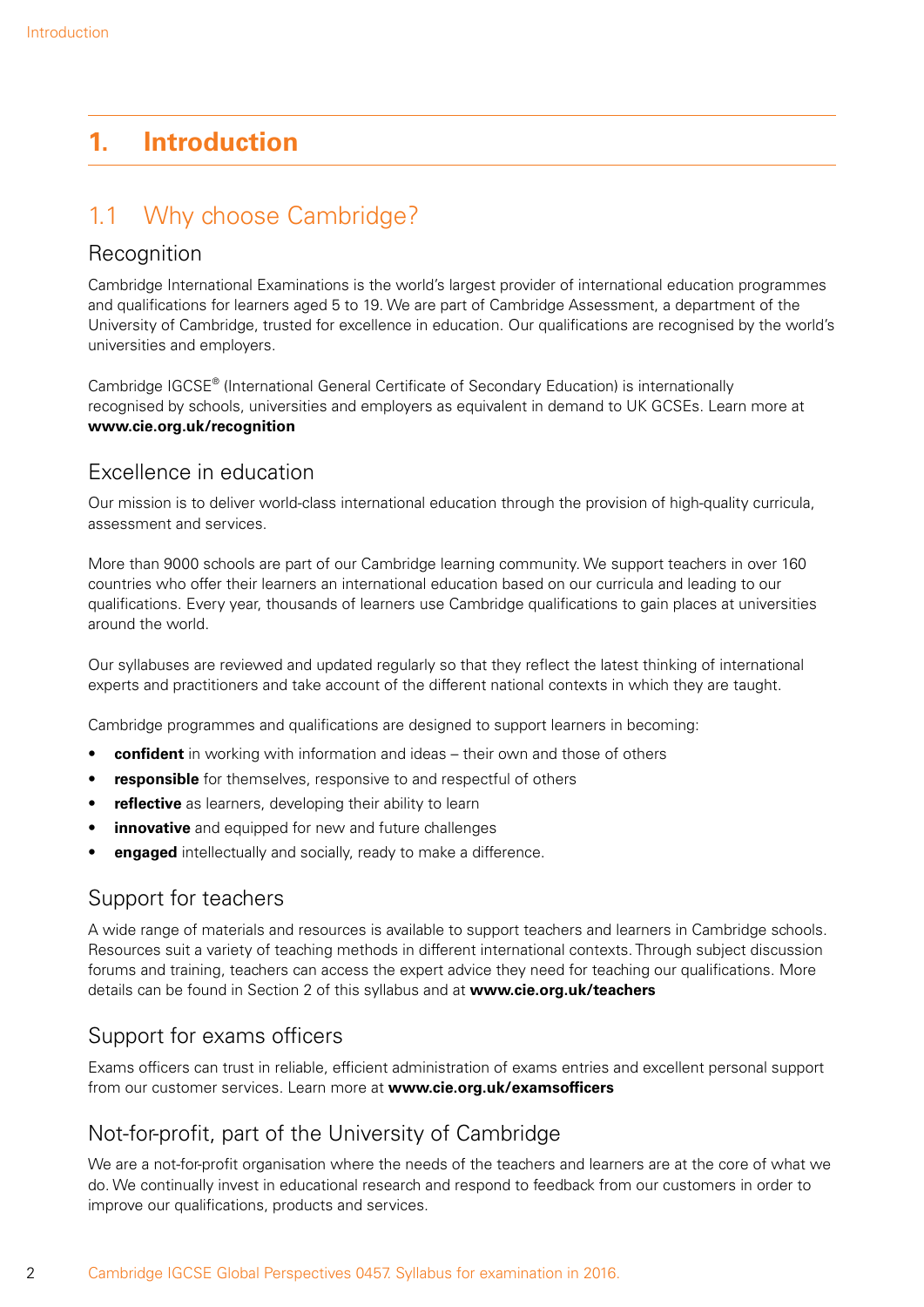<span id="page-4-0"></span>Our systems for managing the provision of international qualifications and education programmes for learners aged 5 to 19 are certified as meeting the internationally recognised standard for quality management, ISO 9001:2008. Learn more at **www.cie.org.uk/ISO9001**

### 1.2 Why choose Cambridge IGCSE?

Cambridge IGCSEs are international in outlook, but retain a local relevance. The syllabuses provide opportunities for contextualised learning and the content has been created to suit a wide variety of schools, avoid cultural bias and develop essential lifelong skills, including creative thinking and problem-solving.

Our aim is to balance knowledge, understanding and skills in our programmes and qualifications to enable candidates to become effective learners and to provide a solid foundation for their continuing educational journey.

Through our professional development courses and our support materials for Cambridge IGCSEs, we provide the tools to enable teachers to prepare learners to the best of their ability and work with us in the pursuit of excellence in education.

Cambridge IGCSEs are considered to be an excellent preparation for Cambridge International AS and A Levels, the Cambridge AICE (Advanced International Certificate of Education) Group Award, Cambridge Pre-U, and other education programmes, such as the US Advanced Placement program and the International Baccalaureate Diploma programme. Learn more about Cambridge IGCSEs at **www.cie.org.uk/cambridgesecondary2**

### Guided learning hours

Cambridge IGCSE syllabuses are designed on the assumption that learners have about 130 guided learning hours per subject over the duration of the course, but this is for guidance only. The number of hours required to gain the qualification may vary according to local curricular practice and the learners' prior experience of the subject.

# 1.3 Why choose Cambridge IGCSE Global Perspectives?

Cambridge IGCSE Global Perspectives provides opportunities for enquiry into, and reflection on, key global issues from a personal, local/national and global perspective.

Young people globally face unprecedented challenges in an interconnected and information-heavy world, not least in how they will gain a sense of their own active place in the world and cope with changes that will impact on their life chances and life choices.

Students will have opportunities to acquire and apply a range of skills, including:

- gathering, synthesising and communicating information
- collaborating with others to achieve a common outcome
- analysing and evaluating planning, processes and outcomes
- developing and justifying a line of reasoning

Students will explore stimulating topics that have global significance. They will assess information critically and explore lines of reasoning. They will learn to collaborate with others from another culture, community or country, directing much of their own learning and developing an independence of thought.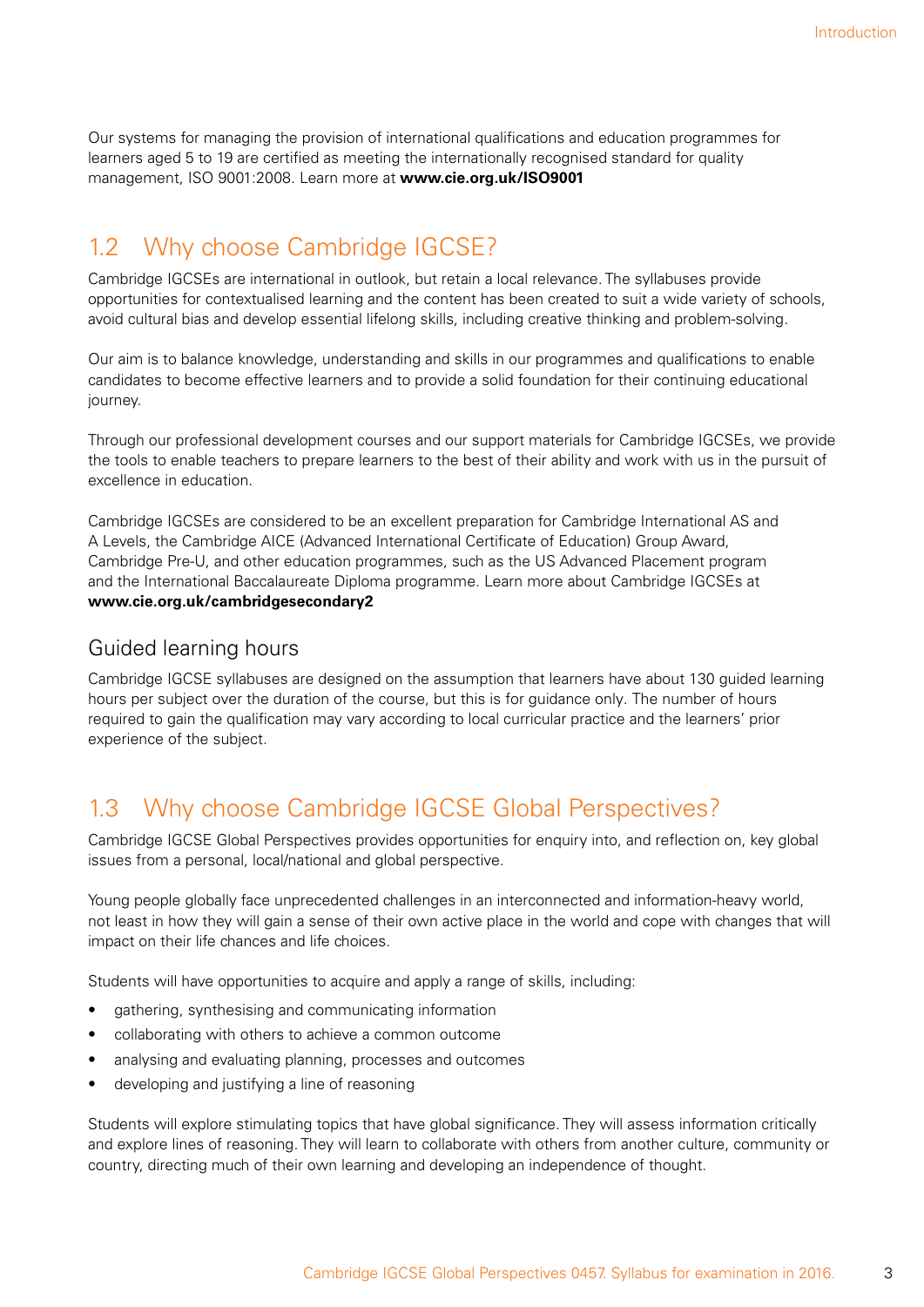<span id="page-5-0"></span>The syllabus emphasises the development and application of skills rather than the acquisition of knowledge. Students will develop transferable skills that will be useful for further study and for young people as active citizens of the future.

Cambridge IGCSE Global Perspectives encourages awareness of global problems and offers opportunities to explore possible solutions through cooperation and collaboration. The course is not about getting everybody to think identically; rather it is a matter of opening minds to the great complexity of the world and of human thought, and opening hearts to the diversity of human experience and feeling.

### Prior learning

We recommend that candidates who are beginning this course should have previously studied a broad curriculum.

### **Progression**

Cambridge IGCSE Certificates are general qualifications that enable candidates to progress either directly to employment, or to proceed to further qualifications.

Candidates who are awarded grades C to A\* in Cambridge IGCSE Global Perspectives are well prepared to follow courses leading to Cambridge International AS and A Level or the equivalent in a wide variety of subjects, especially across the humanities and social sciences. In particular, this IGCSE syllabus allows progression to Advanced level Global Perspectives qualifications.

# 1.4 Cambridge International Certificate of Education (ICE)

Cambridge ICE is a group award for Cambridge IGCSE. It gives schools the opportunity to benefit from offering a broad and balanced curriculum by recognising the achievements of learners who pass examinations in at least seven subjects. To qualify for the Cambridge ICE award learners are required to have studied subjects from five groups: two languages from Group 1, and one subject from each of the remaining four groups. The seventh subject can be taken from any of the five subject groups.

Global Perspectives (0457) falls into Group 2, Humanities and Social Sciences.

Learn more about Cambridge ICE at **www.cie.org.uk/cambridgesecondary2**

The Cambridge ICE is awarded from examinations administered in the June and November series each year. In India, the Cambridge ICE is also awarded from examinations administered in the March series each year.

# 1.5 How can I find out more?

### If you are already a Cambridge school

You can make entries for this qualification through your usual channels. If you have any questions, please contact us at **info@cie.org.uk**

### If you are not yet a Cambridge school

Learn about the benefits of becoming a Cambridge school at **www.cie.org.uk/startcambridge**. Email us at **info@cie.org.uk** to find out how your organisation can register to become a Cambridge school.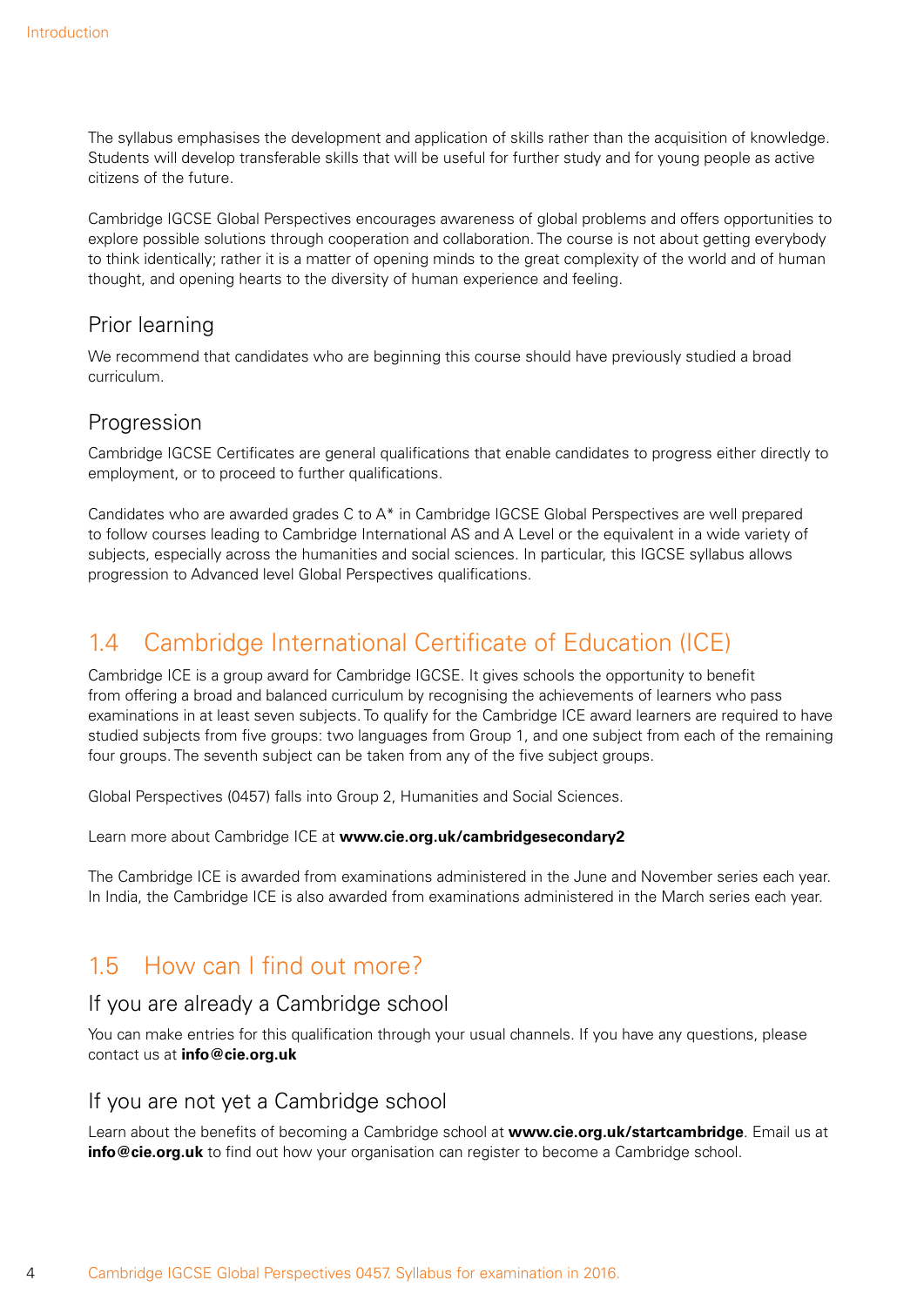# <span id="page-6-0"></span>**2. Teacher support**

### 2.1 Support materials

Cambridge syllabuses, past question papers and examiner reports to cover the last examination series are on the *Syllabus and Support Materials* DVD, which we send to all Cambridge schools.

You can also go to our public website at **www.cie.org.uk/igcse** to download current and future syllabuses together with specimen papers or past question papers and examiner reports from one series.

For teachers at registered Cambridge schools a range of additional support materials for specific syllabuses is available from Teacher Support, our secure online support for Cambridge teachers. Go to **http://teachers.cie.org.uk** (username and password required).

### 2.2 Resource lists

We work with publishers providing a range of resources for our syllabuses including textbooks, websites, CDs etc. Any endorsed, recommended and suggested resources are listed on both our public website and on Teacher Support.

The resource lists can be filtered to show all resources or just those which are endorsed or recommended by Cambridge. Resources endorsed by Cambridge go through a detailed quality assurance process and are written to align closely with the Cambridge syllabus they support.

# 2.3 Training

We offer a range of support activities for teachers to ensure they have the relevant knowledge and skills to deliver our qualifications. See **www.cie.org.uk/events** for further information.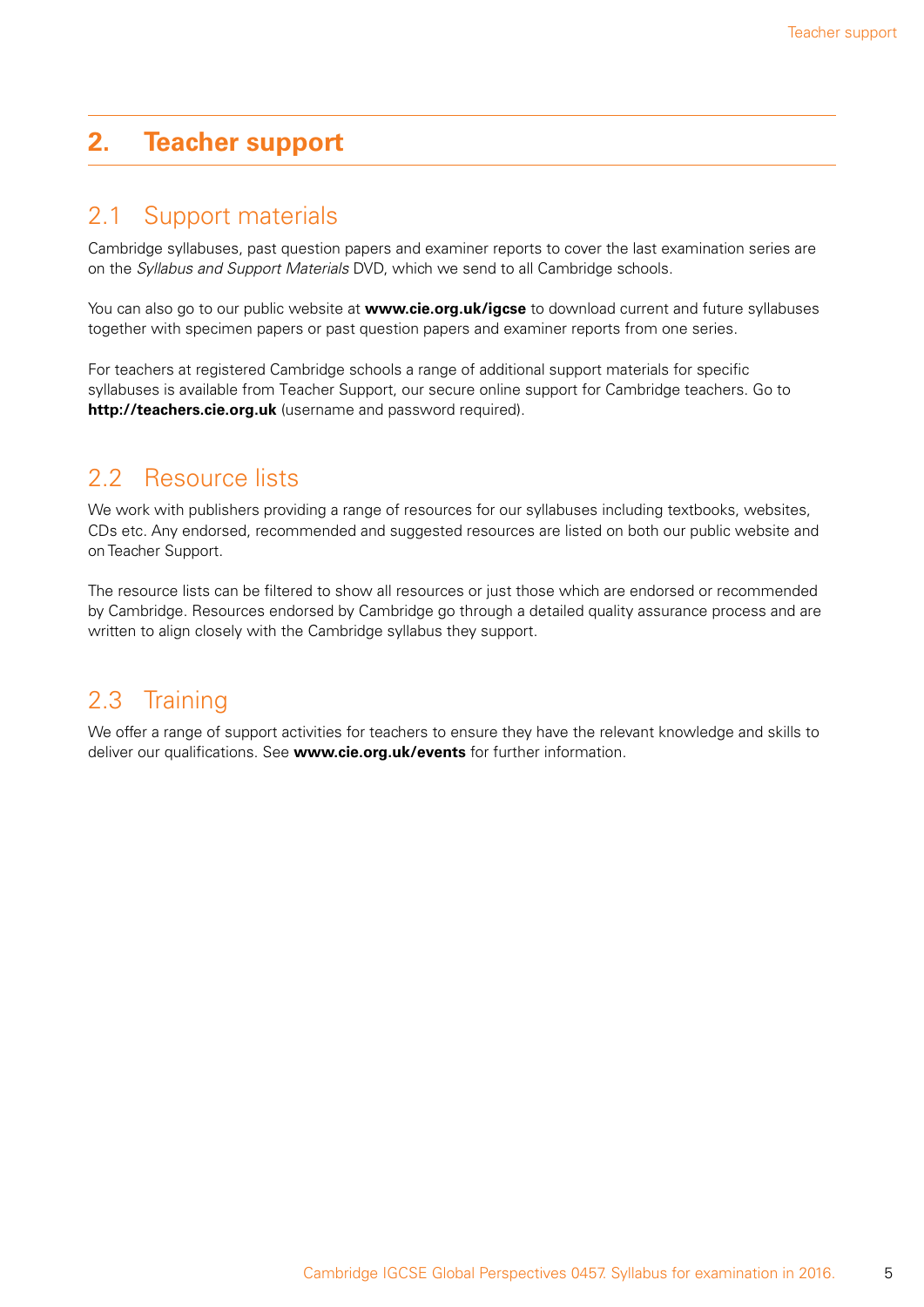# <span id="page-7-0"></span>**3. Assessment at a glance**

For the Cambridge IGCSE in global perspectives, candidates take three compulsory components: Individual Research, a Group Project and a Written Paper. Candidates are eligible for grades A\* to G.

|   | <b>Component</b>                                                                                                                                                                                                                                                                                                                                                                                                                                                                                                                                                         | <b>Weighting</b> | <b>Raw</b><br>mark | <b>Nature of</b><br>assessment                 |
|---|--------------------------------------------------------------------------------------------------------------------------------------------------------------------------------------------------------------------------------------------------------------------------------------------------------------------------------------------------------------------------------------------------------------------------------------------------------------------------------------------------------------------------------------------------------------------------|------------------|--------------------|------------------------------------------------|
| 1 | <b>Individual Research</b><br>Candidates carry out research based on<br>two topic areas and submit an Individual<br>Research report on each topic.                                                                                                                                                                                                                                                                                                                                                                                                                       | 40%              | 80                 | Internal<br>Individual                         |
| 2 | <b>Group Project</b><br>The Group Project comprises two elements.<br><b>Group Element</b><br>Candidates collaborate to produce a plan<br>and carry out a group project based on<br>research into one topic area. The topic area<br>must be different from the topics studied for<br>the Individual Research.<br><b>Individual Element</b><br>Candidates evaluate the plan, process and<br>outcome of the group project as well as<br>their individual contributions to the project.<br>Candidates report on what they have learnt<br>from cross-cultural collaborations. | 30%              | 60                 | <b>Internal</b><br>Group 33%<br>Individual 67% |
| 3 | 1 hour 15 minutes<br><b>Written Paper</b><br>The Written Paper consists of compulsory<br>questions based on a range of sources<br>provided with the paper.<br>Sources will present global issues from a<br>range of perspectives.                                                                                                                                                                                                                                                                                                                                        | 30%              | 60                 | <b>External</b><br>Individual                  |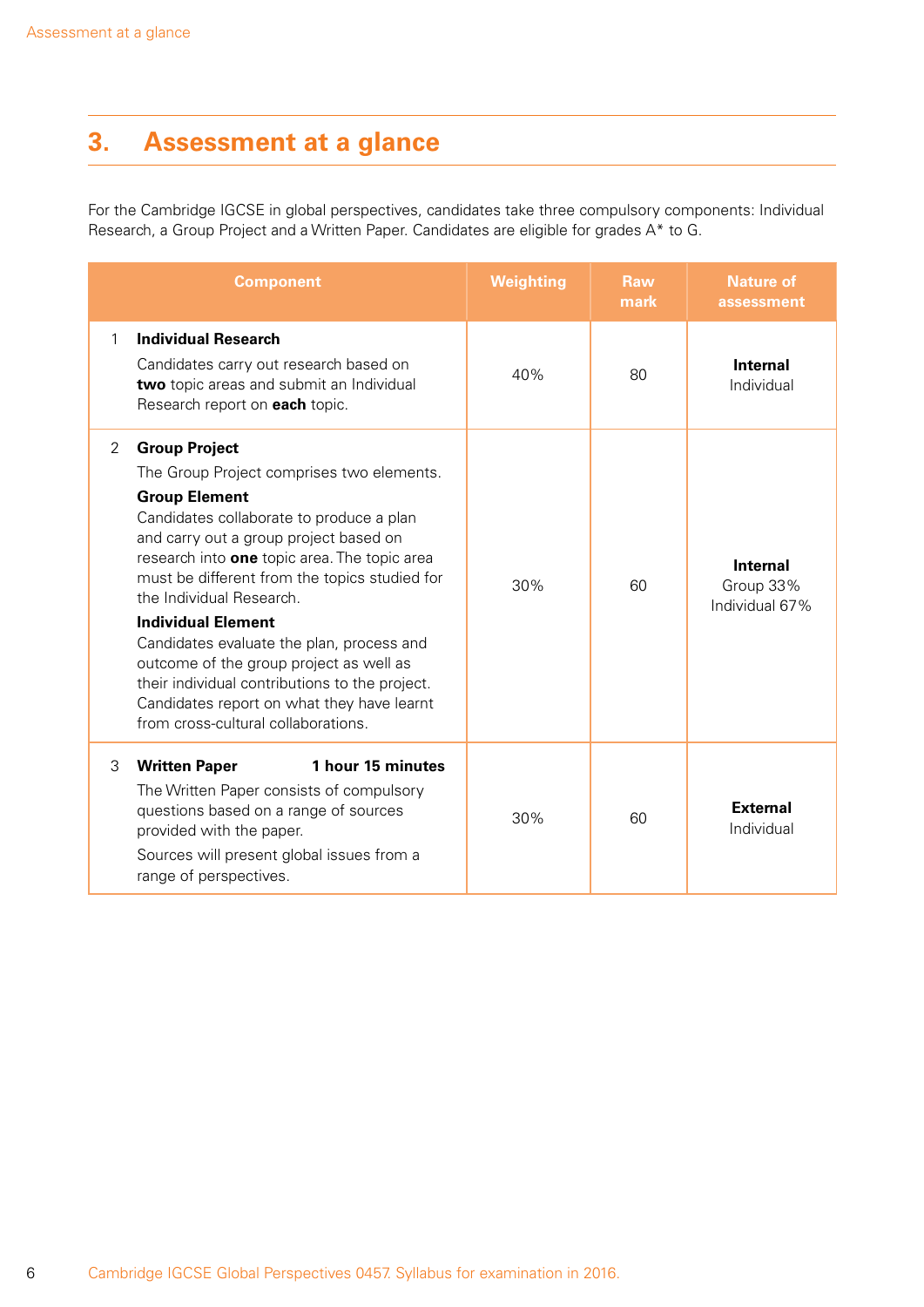### Availability

This syllabus is examined in the June and November examination series. This syllabus is also available for examination in March 2016 for India only.

This syllabus is not available to private candidates.

Detailed timetables are available from **www.cie.org.uk/examsofficers**

Centres in the UK that receive government funding are advised to consult the Cambridge website **[www.cie.org.uk](http://www.cie.org.uk)** for the latest information before beginning to teach this syllabus.

### Combining this with other syllabuses

Candidates can combine this syllabus in an examination series with any other Cambridge syllabus.

Please note that Cambridge IGCSE, Cambridge International Level 1/Level 2 Certificate and Cambridge O Level syllabuses are at the same level.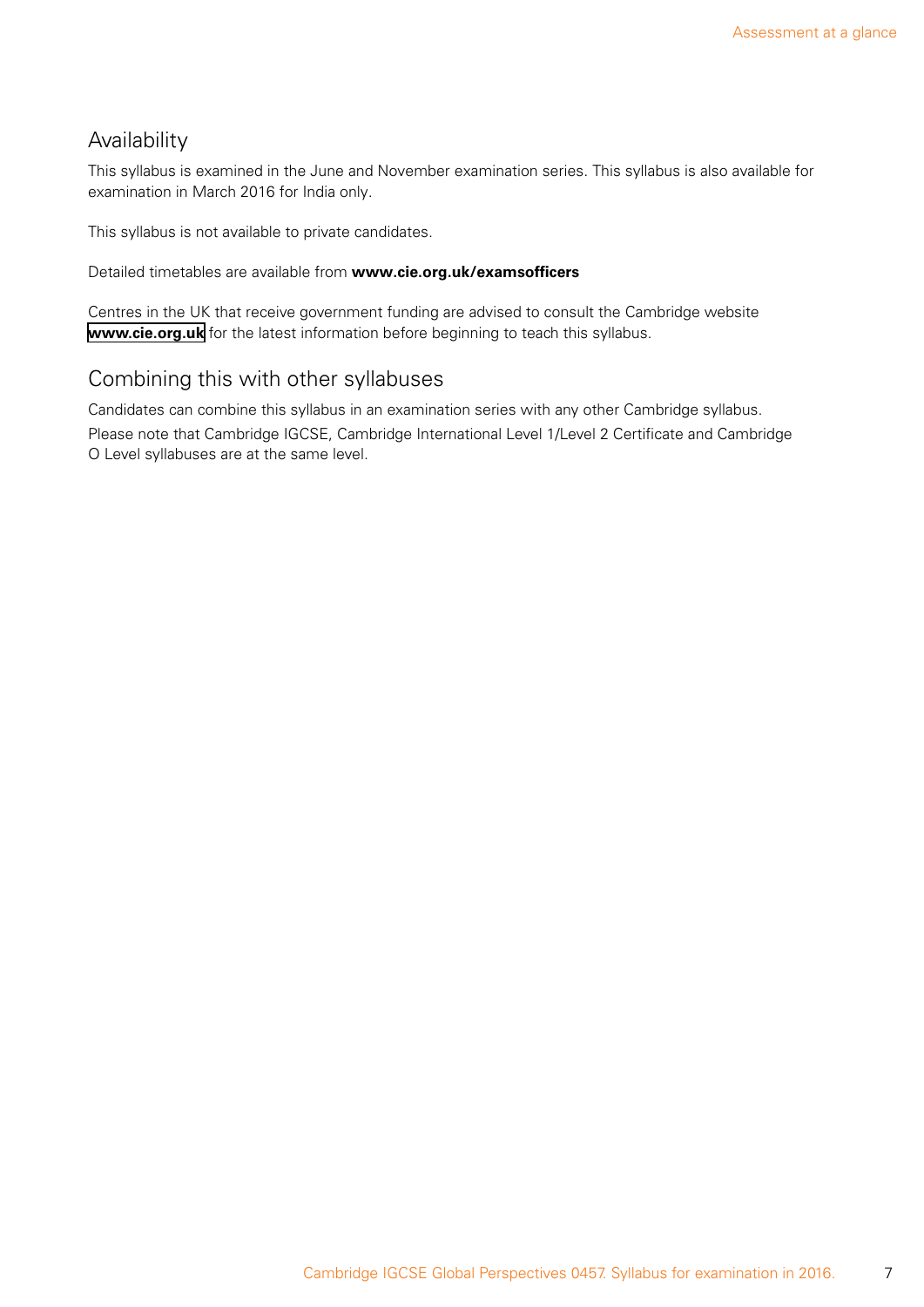# <span id="page-9-0"></span>**4. Syllabus aims and assessment objectives**

### 4.1 Aims

This syllabus will appeal to candidates not simply because it will extend their understanding of the world, but also because it will develop their potential to understand different perspectives and to make reasoned responses; skills which will be useful in their study of other disciplines and for their life-long learning.

Candidates examine a range of global issues from a variety of different perspectives, drawing on a variety of subjects. Global issues should be explored from a personal, local/national and global perspective, and could include almost any discipline, from the literary to the scientific, but should include a cross-cultural perspective.

Cambridge IGCSE Global Perspectives aims to develop learners who:

- are independent and empowered to take their place in an ever-changing, information-heavy, interconnected world
- have an analytical, evaluative grasp of global issues and their causes, effects and possible solutions
- enquire into and reflect on issues independently and in collaboration with others from a variety of different cultures, communities and countries
- can communicate sensitively with people from a variety of backgrounds
- work independently as well as part of a team, directing much of their own learning with the teacher as facilitator
- consider important issues from personal, local/national and global perspectives and understand the links between them
- critically assess the information available to them and make judgements
- can support judgements with lines of reasoning
- have a sense of their own, active place in the world
- can empathise with the needs and rights of others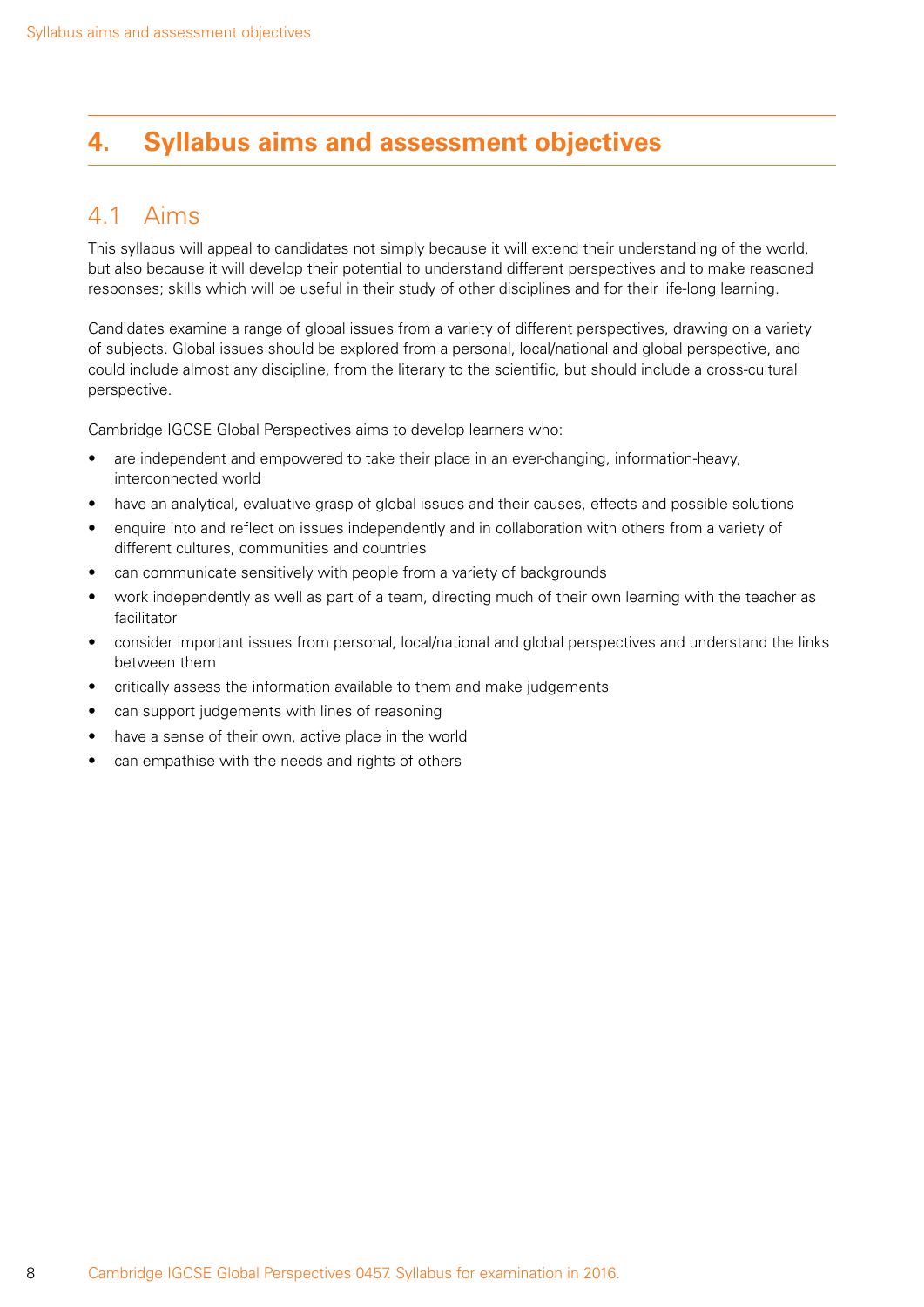### <span id="page-10-0"></span>4.2 Assessment objectives

Throughout the course, candidates gather, analyse and present information about a range of global issues, researching different perspectives.

| AO <sub>1</sub> | Research, understand and present global issues from different perspectives,<br>including personal, local/national and global, as well as cross-cultural<br>perspectives.                         | 20% |
|-----------------|--------------------------------------------------------------------------------------------------------------------------------------------------------------------------------------------------|-----|
| AO <sub>2</sub> | Analyse and evaluate issues and sources. Explore the current situation, the<br>causes and effects, and suggest possible consequences and courses of action.                                      | 30% |
| AO <sub>3</sub> | Explore and reflect on personal perspectives and on the perspectives of others<br>on a variety of global issues. Develop a line of reasoning to support a view,<br>decision or course of action. | 25% |
| AO4             | Collaborate with others to plan and carry out a project leading to a clear<br>outcome. Evaluate the project, personal contributions to the project and<br>learning from the project.             | 25% |

The quality of communication is not assessed separately, but the ability to communicate accurately, appropriately, concisely and effectively should be encouraged. Where work is predominantly written, it should be in continuous prose. Where other media are used, it should be supported by written work in continuous prose.

# 4.3 Grade descriptors

#### **Grade A**

To achieve a Grade A, a candidate will be able to:

- explore, synthesise and present a broad range of information
- demonstrate use of a range of highly appropriate resources
- understand that some resources may be biased and of limited reliability
- identify a range of relevant issues and demonstrate an understanding of their causes and effects
- show an understanding of a range of perspectives including personal, local/national and global perspectives
- show considerable awareness and appreciation of different perspectives from other cultures
- make personal responses that are fully supported by evidence
- be a supportive and active member of a group
- make constructive contributions to group activities
- work effectively with others to produce a detailed plan
- • evaluate the plan, process and outcome
- identify the successes and shortcomings of group work
- • suggest ways to improve the plan, process and outcome
- reflect on personal contributions to group activities
- make judgements based on evidence and personal perspectives
- • distinguish between fact and opinion
- formulate a range of relevant questions
- • communicate effectively and concisely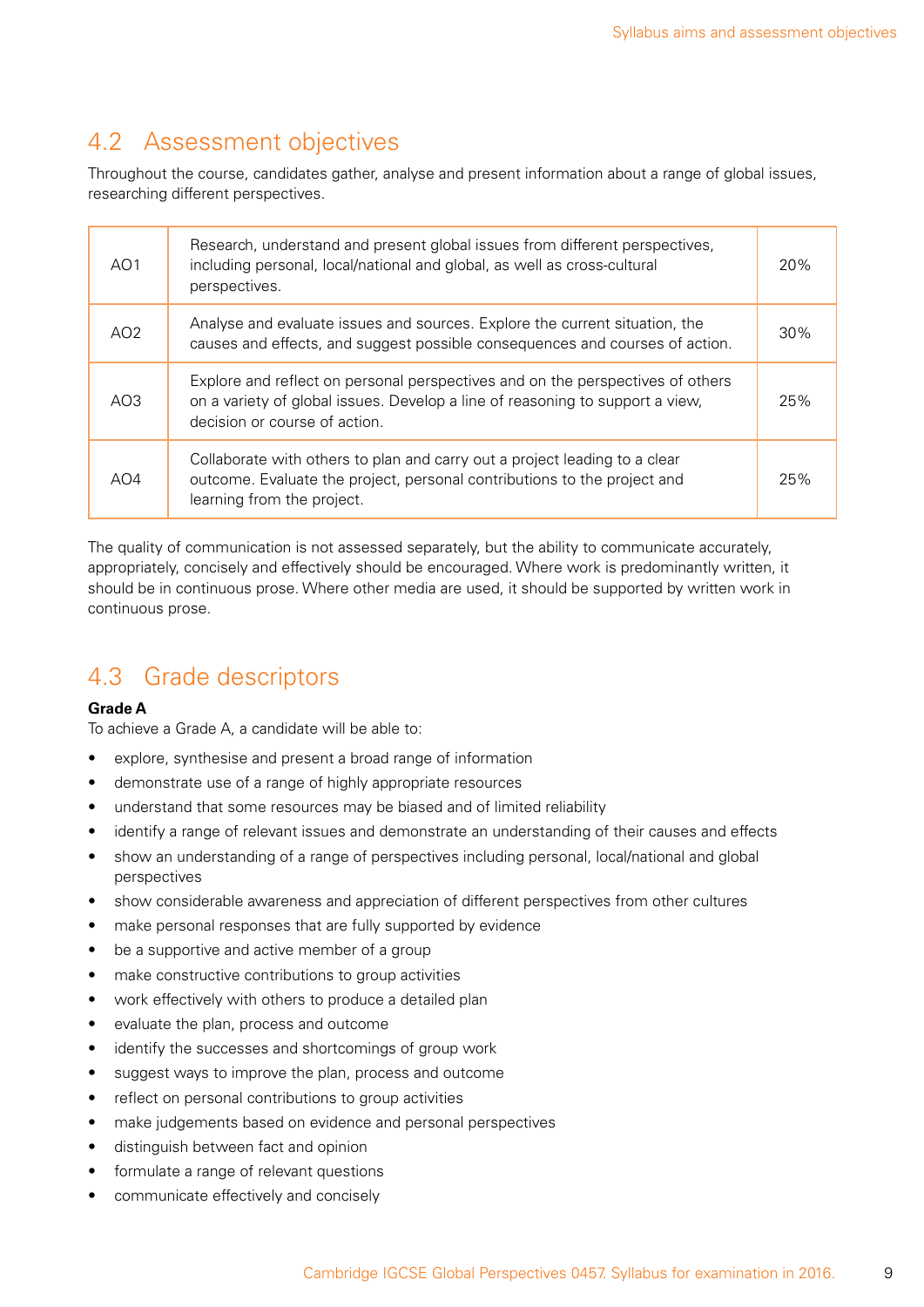#### **Grade C**

To achieve a Grade C, a candidate will be able to:

- explore and present a range of information, some of which is synthesised
- demonstrate use of a range of mostly appropriate resources
- appreciate that some resources may be biased and of limited reliability, but take some information at face value
- identify a range of issues, some of which are relevant and demonstrate an understanding of some causes and effects
- show an understanding of at least two different perspectives
- show awareness and appreciation of different perspectives from other cultures
- make personal responses that are usually supported by evidence
- support group activities by sometimes taking an active role
- make some constructive contributions to group activities
- work with others to produce a plan
- • evaluate some elements of the project
- identify some of the successes and shortcomings of group work
- suggest some ways to improve the plan, process and outcome
- reflect on some personal contributions to group activities
- make some judgements based on evidence and personal perspectives
- distinguish between fact and opinion some of the time
- formulate some relevant questions
- communicate reasonably effectively and concisely

#### **Grade F**

To achieve a Grade F, a candidate will be able to:

- present a limited range of information, little of which is synthesised
- • demonstrate limited use of resources
- demonstrate a limited understanding that some resources may be biased and so lack reliability and take most information at face value
- identify a few relevant issues and demonstrate a limited understanding of their causes or effects
- show some understanding of a limited number of different perspectives
- make some personal responses, few of which are supported by evidence
- • show some awareness of perspectives from other cultures
- work in a group, often taking a passive role
- make limited constructive contributions to group activities
- work with others to produce a basic plan
- • evaluate the plan, process or outcome in a limited way
- identify successes and shortcomings of group work in a limited way
- suggest limited ways of improving the plan, process and outcome
- • show limited reflection on personal contributions to group activities
- make limited judgements based on evidence and personal perspectives
- • distinguish basic fact from opinions
- formulate a limited number of relevant questions
- communicate in a limited way that lacks conciseness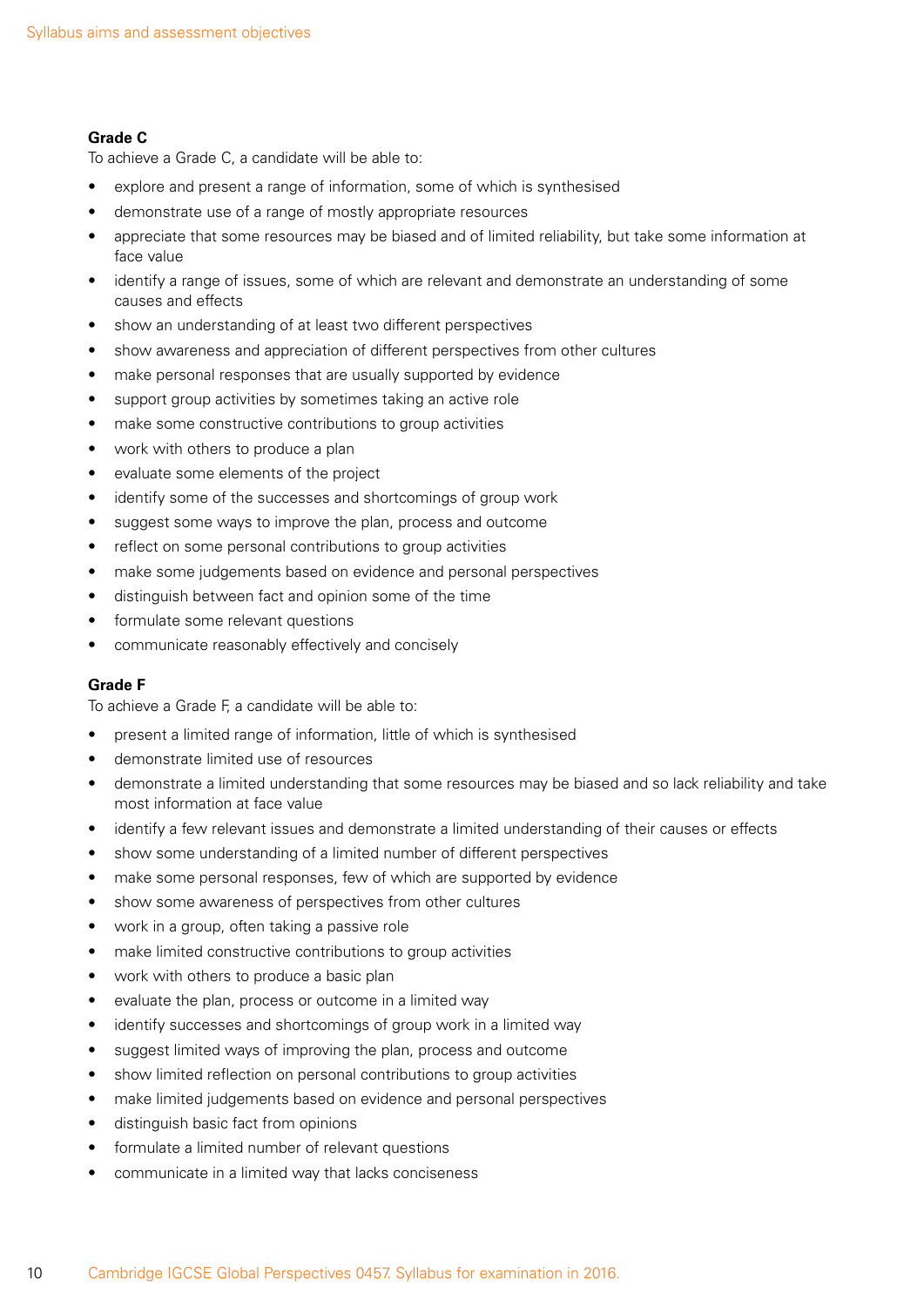# <span id="page-12-0"></span>**5. Description of components**

### 5.1 Component 1: Individual Research

Candidates present their research findings based on their investigation of **two** topics (see Section 5, Syllabus content).

For each topic, candidates should:

- set an appropriate question to research
- identify the key issues in the context of the chosen topic
- show understanding of the different perspectives on the issues at personal, local/national and global levels
- analyse and evaluate the issues, giving evidence to show understanding of the current situation and the possible causes
- identify and evaluate possible future scenarios and identify and develop possible courses of action
- give evidence that they have used and synthesised a range of resources
- provide an evidence-based personal response that explains what they have learned and how it has affected their personal perspective
- provide a list of the resources used and referenced
- communicate effectively
- submit a research report

Candidates submit **two** research reports.

Reports can consist of multimedia communication and text, or text only.

Where a report consists of text only, it should be written in continuous prose and be between 1500 and 2000 words long.

Where candidates use multimedia, it should be purposeful and supported by a minimum of 750 words in continuous prose.

Multimedia could include diagrams, photographs, emails, posters, presentations or podcasts, as appropriate.

All materials for Component 1 must be submitted electronically. Guidance on submitting Global Perspectives work for assessment is contained in the document *'Submitting Global Perspectives work to Cambridge'*, available from our website **www.cie.org.uk/examsofficers**

#### **Nature of assessment**

Teachers mark the two research study reports using the assessment criteria on pages 22–23. External moderation of internal assessment is carried out by Cambridge. Centres must submit candidates' internally assessed marks to Cambridge. The methods for submitting internally assessed marks are in the *Cambridge Administrative Guide* available on our website.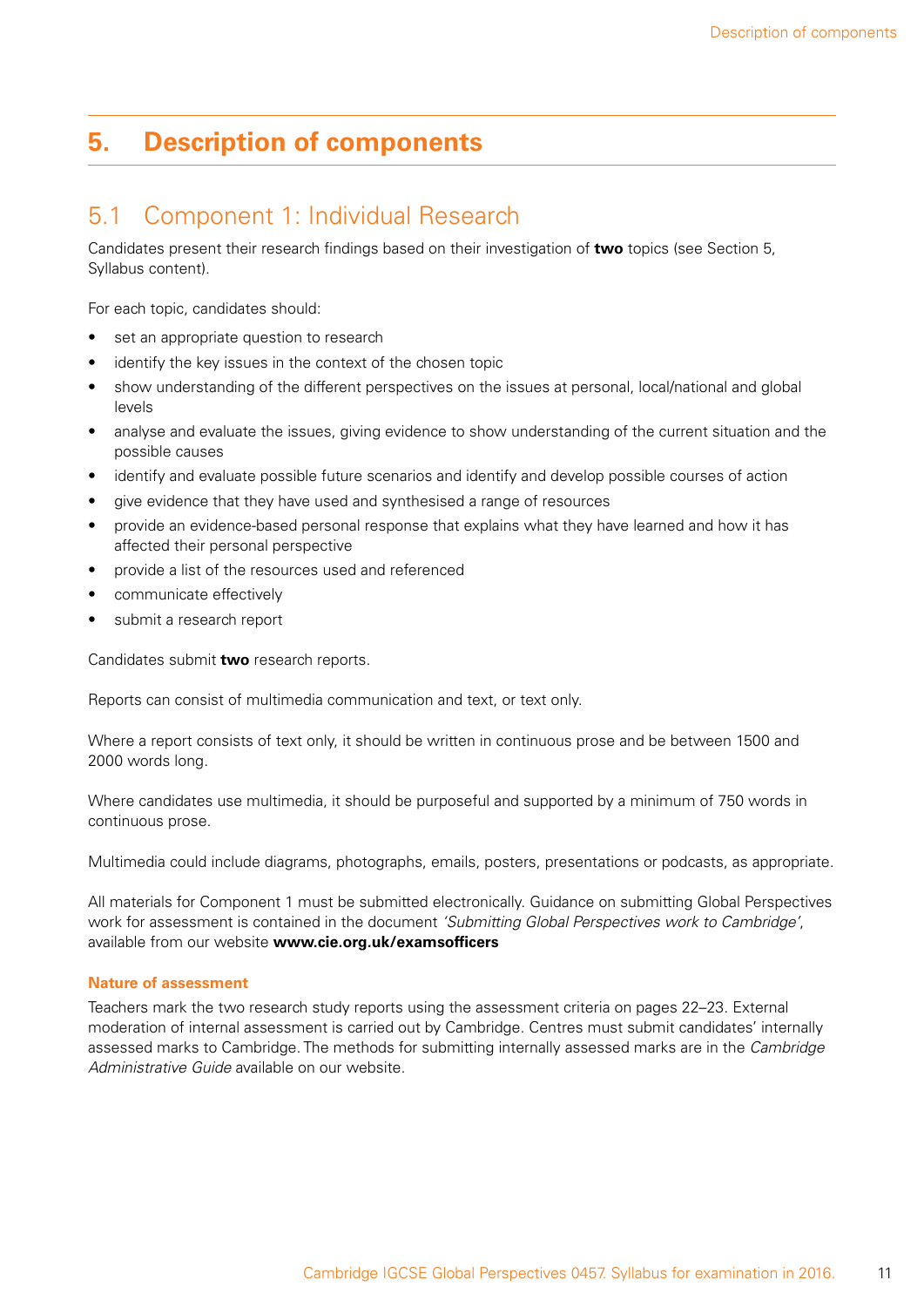# <span id="page-13-0"></span>5.2 Component 2: Group Project

Working in groups, candidates investigate **one** topic and report on a related project. The topic must be **different** from the topics chosen for Component 1.

The Group Project is made up of two parts: a group element **and** an individual element.

Each candidate is awarded 67% of the available marks for this component based on the individual element and 33% based on the group element. The individual element includes a mark for the constructive contribution made in the Group Project.

#### **Group element**

Candidates must work in groups to complete the Group Project. Groups should be made up of three or four candidates. More than one group may choose the same broad topic area, but the focus of the project for each group must be different.

Candidates work together to write a project plan, carry out research and produce an outcome. They must show evidence that they have collaborated with others from another culture, community or country.

Groups can comprise candidates from different Centres, but a detailed administrative plan must be approved by Cambridge before Centres make any such arrangements. Centres collaborating in this way will need to accept and agree that one Centre must take the responsibility for the marking of all the candidates in all partner Centres and that individual Centres must then submit those marks for their own candidates.

For the group element, each **group** must produce a collective piece of work that includes: a project plan, evidence of the process and collaboration, and a description of the outcome.

#### **Plan**

The plan should include:

- details of the rationale and aims of the project
- planned activities and proposed time-frames
- roles and responsibilities of group members
- the intended outcome

#### **Process**

The piece of work should include evidence of:

- the process, including information gathering, synthesis and evaluation
- • collaboration, including cross-cultural
- different perspectives, including global, local/national and personal, as well as cross-cultural
- • group activities and individual contributions
- the resources used and referenced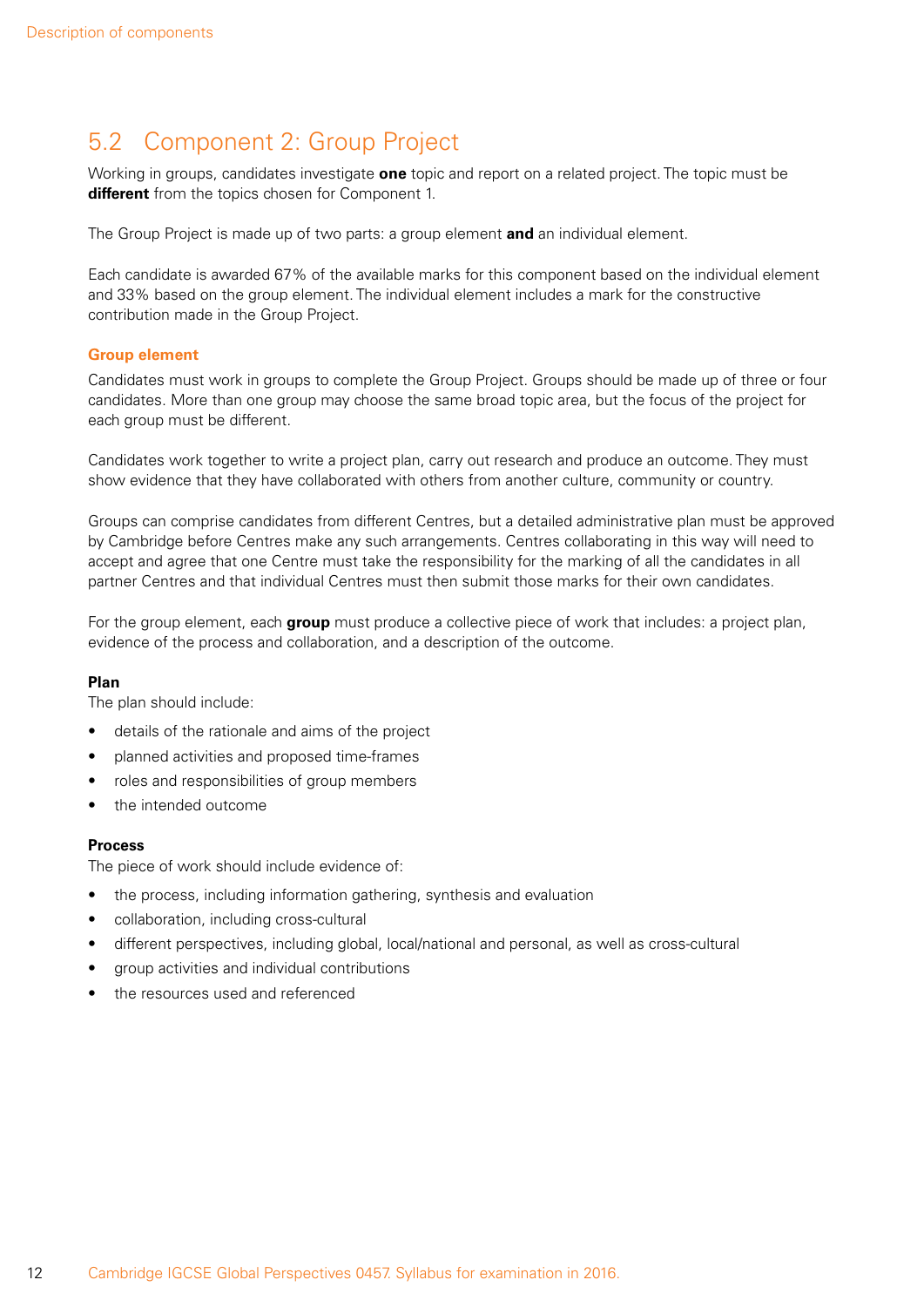#### **Outcome**

The project should have a clear outcome. The outcome could be, for example: a factsheet or poster for the school; an advertising campaign; a model or design for a device.

For the group element, candidates submit a report.

Reports can consist of multimedia communication and text, or text only.

Where a report consists of text only, it should be written in continuous prose and be between 1500 and 2000 words.

Where candidates use multimedia, it should be purposeful and supported by a minimum of 750 words in continuous prose.

Multimedia could include a presentation, a poster, a photographic record or a digital recording of performances or activities, as appropriate.

#### **Individual element**

For the individual element, each candidate must produce their own evaluation of the Group Project.

Candidates must submit an individual evaluation of:

- the project plan and process
- the project outcome
- their own contribution to and learning from the project, including cross-cultural collaboration

The evaluation can consist of multimedia communication and text, or text only.

Where a report consists of text only, it should be written in continuous prose and be between 1000 and 1500 words long.

Where candidates use multimedia, it should be purposeful and supported by a minimum of 750 words in continuous prose.

Multimedia could include diagrams, photographs, posters, presentations or podcasts, as appropriate.

All materials for Component 2 must be submitted electronically. Guidance on submitting Global Perspectives work for assessment is contained in the document *'Submitting Global Perspectives work to Cambridge'*, available from our website **www.cie.org.uk/examsofficers**

#### **Nature of assessment**

Each candidate must contribute towards the group element **and** produce an individual evaluation. Teachers mark the Group Project using the assessment criteria on pages 24–27. External moderation of internal assessment is carried out by Cambridge. Centres must submit candidates' internally assessed marks to Cambridge. The methods for submitting internally assessed marks are in the *Cambridge Administrative Guide* available on our website.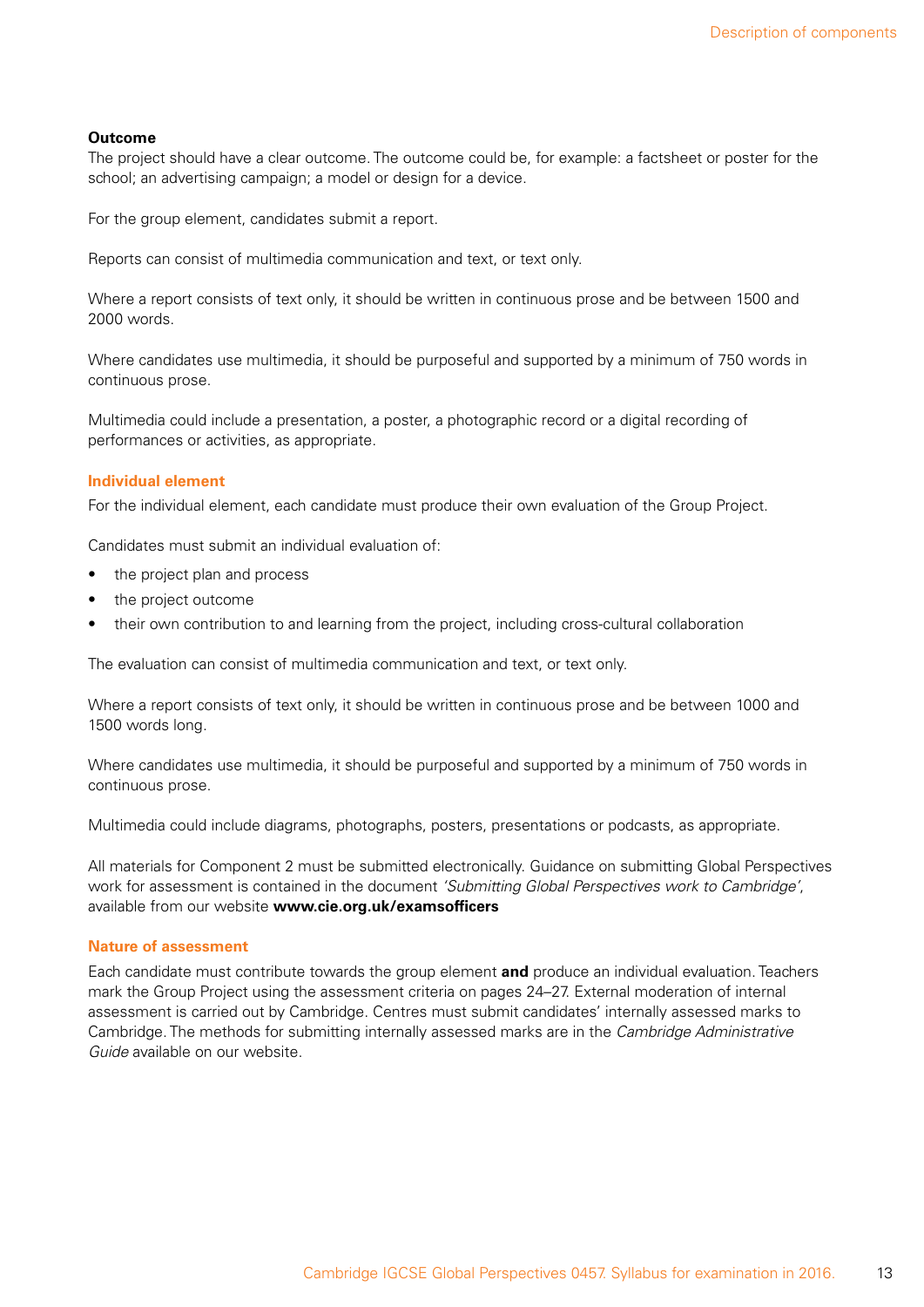# <span id="page-15-0"></span>5.3 Component 3: Written Paper

The Written Paper lasts 1 hour and 15 minutes.

Candidates answer compulsory, structured questions based on sources provided with the paper. Questions require both short answers and longer responses, all in continuous prose.

The source material provided with the Written Paper will be based on topics listed in the syllabus.

Candidates are assessed on their ability to:

- identify and analyse key issues
- distinguish between fact, opinion, prediction and value judgement
- identify and evaluate possible future scenarios and courses of action
- take into account different perspectives on issues
- make judgements based on evidence and on personal perspectives
- suggest a line of enquiry, outlining a possible approach to a research project
- • evaluate sources, claims and the effectiveness of arguments
- develop a line of reasoning to support a judgement, decision or course of action

#### **Nature of assessment**

The Written Paper is an externally set assessment, marked by Cambridge.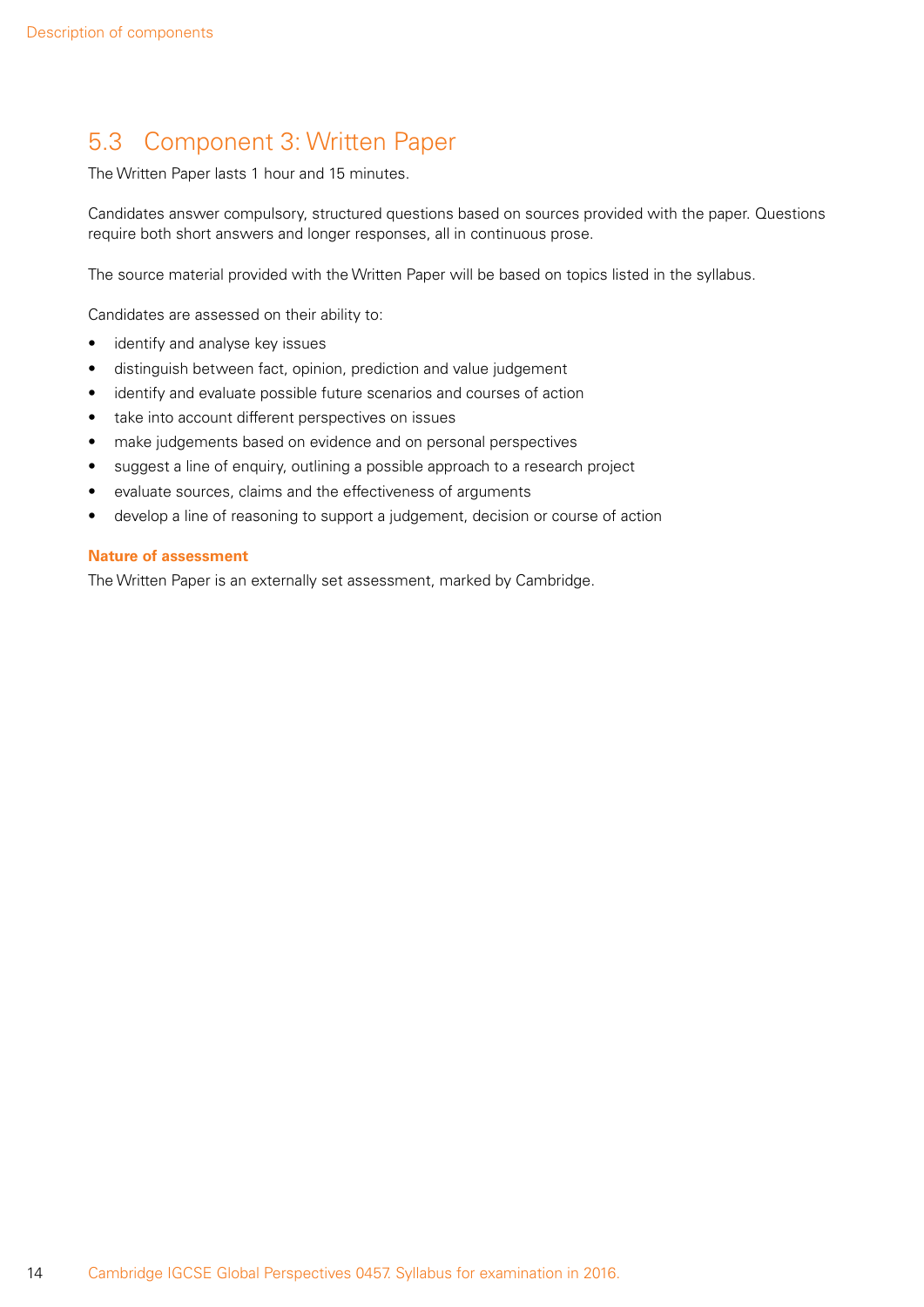# <span id="page-16-0"></span>**6. Syllabus content**

### 6.1 Skills

In the context of the topic-based global issues studied, candidates develop and apply a range of skills that are assessed through their Individual Research, the Group Project and the Written Paper.

Candidates who study the course should develop the following skills:

#### Planning

- plan and carry out relevant research
- formulate a range of relevant questions
- propose and evaluate a line of enquiry

#### Analysis

- gather and present information, representing different perspectives
- identify and analyse key issues within a topic

#### Synthesis

- • synthesise information from a range of sources
- • provide references to support information presented

#### Collaboration

- participate constructively in discussions and group work/activities
- engage in cross-cultural collaboration

#### Evaluation

- identify and evaluate possible future scenarios and courses of action
- develop a line of reasoning to support a judgement, decision or course of action
- evaluate and reflect on the outcome of group work
- evaluate and reflect on the individual contribution to group work
- develop evidence-based personal responses, demonstrating self-awareness

#### Communication

communicate effectively and appropriately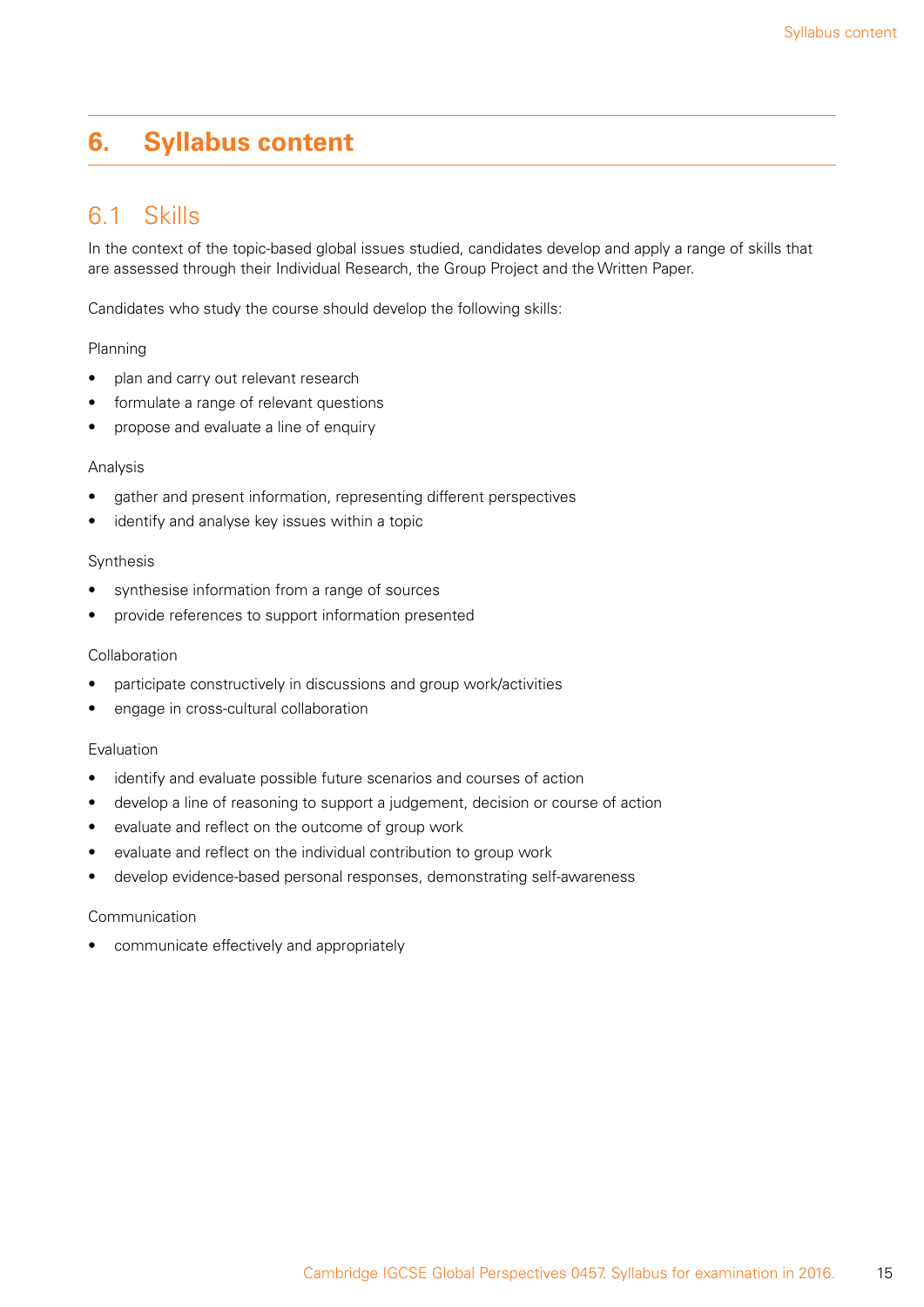### <span id="page-17-0"></span>6.2 Topics

The course is built around a series of topics, each containing issues of global importance. The global issues provide a stimulating context through which candidates can begin to develop the skills necessary to participate as active, global learners and for practical application in further study.

Candidates are expected to demonstrate an understanding of global issues from personal, local or national and international perspectives, using research, reasoning and questioning skills to gain this understanding and form their own judgements.

Candidates choose from the following topics:

| <b>Belief Systems</b>           | Language and Communication         |
|---------------------------------|------------------------------------|
| Biodiversity and Ecosystem Loss | Law and Criminality                |
| Climate Change                  | Poverty and Inequality             |
| Conflict and Peace              | Sport and Recreation               |
| Disease and Health              | Technology and the Economic Divide |
| Education for All               | Trade and Aid                      |
| Employment                      | Tradition, Culture and Identity    |
| Family and Demographic Change   | Transport and Infrastructure       |
| Fuel and Energy                 | Urbanisation                       |
| Humans and Other Species        | Water, Food and Agriculture        |

### 6.3 Choice of topics

It is not intended for candidates to study all of the topics listed above, rather teachers should choose a range of topics that has the most relevance to their students.

Learners should show evidence of research into any **three** topics listed.

The reasons for this open choice are:

- Learners studying this syllabus around the world are in many different contexts where the different issues will have greater or lesser degrees of impact on their environment. Teachers and learners should select issues to study based on their own areas of interest. Choice and localisation of the syllabus to the local context encourages engagement with learning.
- Several of the topics are interconnected to such an extent that teachers and learners may find themselves getting drawn into studying one as a result of studying another.
- The syllabus aims to develop *active* global learners. The intention is to give as much scope and encouragement as possible for learners to discuss and agree with their teachers their own paths of enquiry into the complex world they are living in.
- Learners are assessed on skills that can be developed through the study of global topics.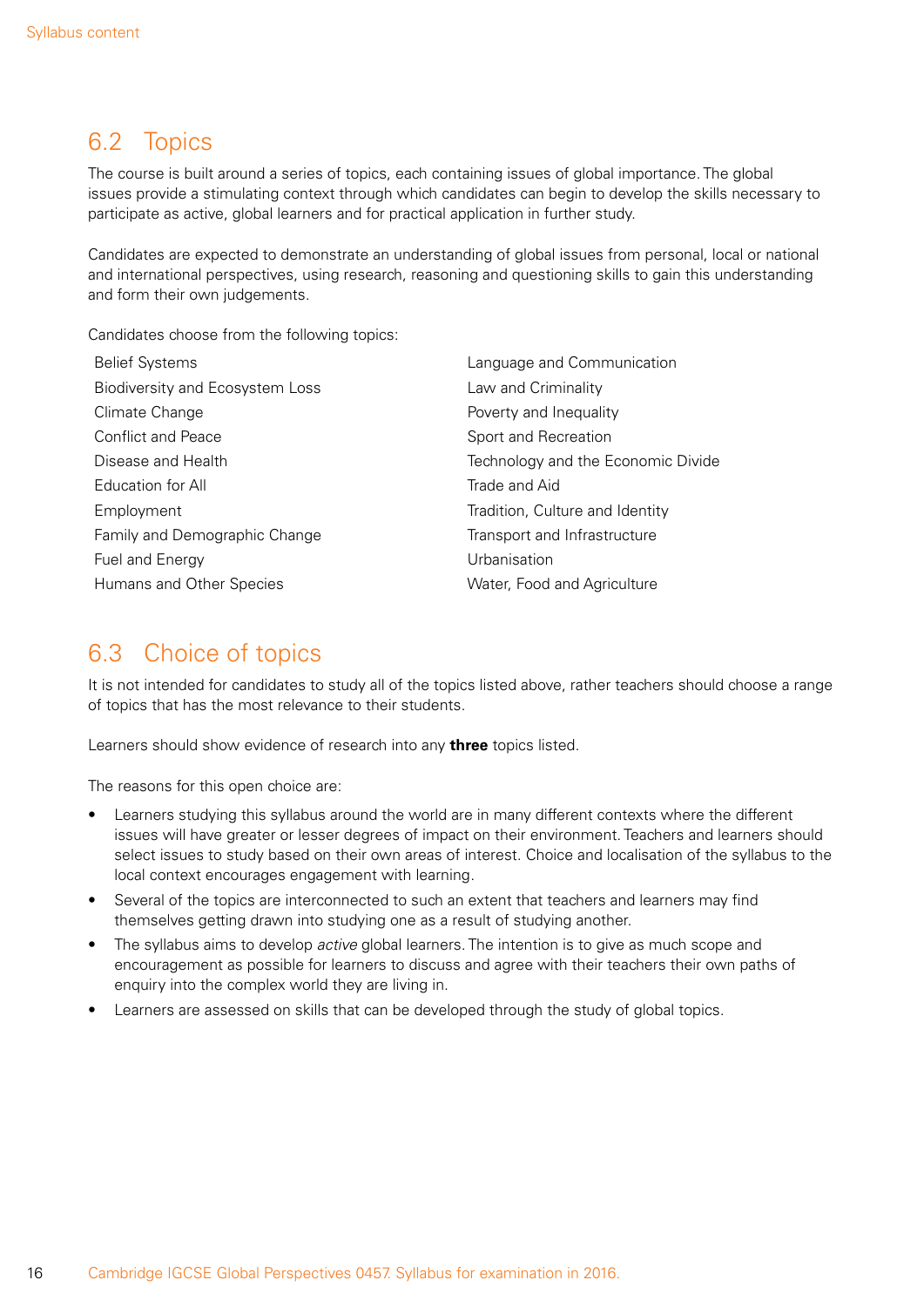### <span id="page-18-0"></span>6.4 Questions from different perspectives

To stimulate enquiry and ongoing discussion, the following pages contain questions from different perspectives for each of the topics listed above. They are not intended to be a list of questions that the learners work through, but rather examples of the sort of questions that teachers may use to start discussions.

The syllabus content is to be constructed largely by teachers and learners themselves. They may wish to develop their own questions for investigation from the given topics. They may prefer to start from a more immediate, personal or group concern rather than the broad topic area, and see how the concern subsequently leads into other global issues and areas of study. The actual starting points, therefore, could be newspaper articles, TV programmes or films, guest speakers or NGO websites, for example.

A topic such as Biodiversity and Ecosystem Loss should not be undertaken only as a piece of empirical research, e.g. into deforestation. The collection of relevant facts and information is clearly important, but what is also important is addressing the *issues* within the topic. What makes deforestation a matter of global import is not only the fact that about 20 per cent of tropical and sub-tropical forests have disappeared since the 1960s but also the effect of this loss on human (and animal and plant) life, both locally and globally. In general, human relations, with the planet and/or with each other, are at the centre of all global issues.

The exemplar questions in Section 6.5 are designed to provide sufficient opportunities for teachers and learners to explore issues that are relevant to their own interests and circumstances.

If teachers and learners wish to explore other topics not specified in this syllabus, Centres should submit a completed proposal form (see Appendix) to Cambridge for approval prior to study.

Learners will engage with the topics from different perspectives, including personal, local/national and global, as well as cross-cultural.

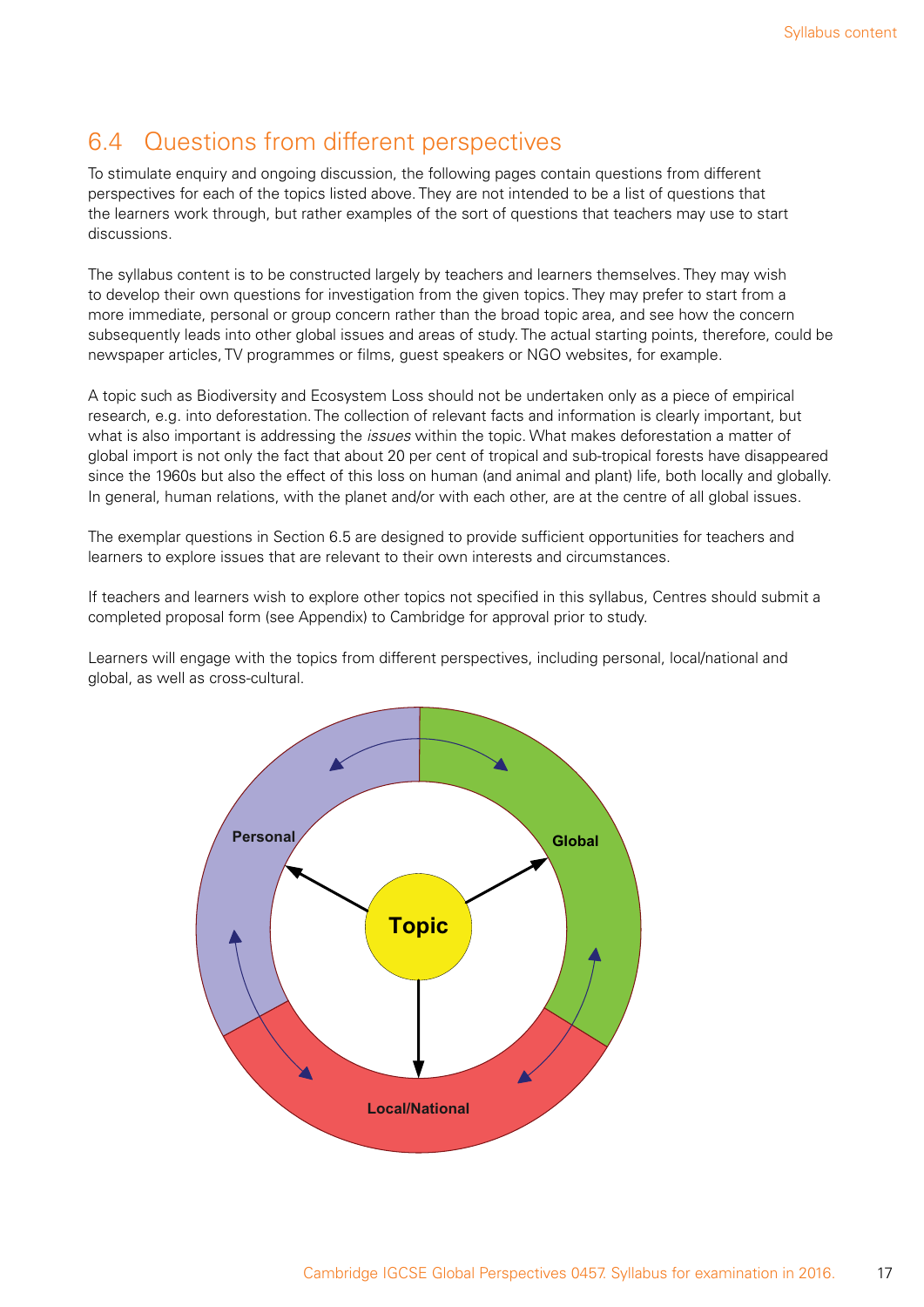# <span id="page-19-0"></span>6.5 Exemplar questions

| <b>Possible Questions/Issues for Investigation</b> |                                                                                                                                                                                                                                                                                   |                                                                                                                                                                                                                                                       |                                                                                                                                                                                                             |  |  |
|----------------------------------------------------|-----------------------------------------------------------------------------------------------------------------------------------------------------------------------------------------------------------------------------------------------------------------------------------|-------------------------------------------------------------------------------------------------------------------------------------------------------------------------------------------------------------------------------------------------------|-------------------------------------------------------------------------------------------------------------------------------------------------------------------------------------------------------------|--|--|
| <b>Topic</b>                                       | <b>Global/International</b><br><b>Perspectives</b>                                                                                                                                                                                                                                | <b>Local/National</b><br><b>Perspectives</b>                                                                                                                                                                                                          | <b>Family/Personal</b><br><b>Perspectives</b>                                                                                                                                                               |  |  |
| <b>Belief Systems</b>                              | Why do people have different<br>belief systems? What are<br>some of the different belief<br>systems held in different<br>countries? How do belief<br>systems affect a country's<br>political system and culture?                                                                  | What are the different belief<br>systems in my country and<br>in my community? How<br>do these belief systems<br>affect the nature of the local<br>community? Is respect shown<br>for other people's beliefs?                                         | What differing beliefs do my<br>friends and family have? How<br>do these beliefs affect their<br>behaviour and how other<br>people view them? Have my<br>own beliefs changed over<br>time?                  |  |  |
| <b>Biodiversity</b><br>and Ecosystem<br>Loss       | Why are plant species<br>threatened? How can existing<br>material/mineral resources<br>be maintained? How would<br>we judge whether the loss of<br>a number of plant or animal<br>species constituted a disaster?<br>Are humans themselves<br>becoming more, or less,<br>diverse? | How can habitats (plant and<br>animal) be maintained? What<br>projects/initiatives are there<br>in my country for maintaining<br>resources and/or finding<br>alternative sources?                                                                     | How do I and my family and<br>friends use existing material/<br>mineral resources? Do I do<br>anything to threaten plant<br>species? What steps can I/<br>we take to reduce ecosystem<br>loss?              |  |  |
| <b>Climate Change</b>                              | What causes climate change?<br>What are the effects of climate<br>change? Is the present climate<br>change a natural phenomenon<br>or human induced? How do<br>different countries approach<br>climate change?                                                                    | How does my country<br>approach climate change?<br>What facilities or laws exist to<br>help reduce the impact? What<br>measures are taken in the<br>local community?                                                                                  | Are my family and friends<br>really aware of the issues? Do<br>I, my family or my friends do<br>anything that might contribute<br>to climate change? Are there<br>further steps we could take?              |  |  |
| <b>Conflict and</b><br>Peace                       | Why do wars and conflicts<br>begin? Are wars an inevitable<br>part of being human? Where<br>is there conflict in the world<br>today? What is the role of the<br>UN in times of conflict?                                                                                          | Which groups seem to be<br>in conflict within my own<br>country or community? Is it<br>their interests or ideas that<br>are conflicting? What political/<br>ethical systems enable people<br>to live with their differences?                          | What causes conflicts<br>between me and my family<br>or peers? How are these<br>conflicts best resolved?<br>How can this help me to<br>understand conflict on a wider<br>scale?                             |  |  |
| <b>Disease and</b><br><b>Health</b>                | How do infant mortality<br>rates and expected life spans<br>compare in different countries?<br>What are the reasons for this?<br>What are the major health<br>problems facing the world<br>today? Is access to good<br>health care a right?                                       | How good are my local health<br>care and sports facilities?<br>Are they equally available to<br>everyone? Which people in<br>my locality have the greatest<br>health care needs? How well<br>does my community cater for<br>people with disabilities? | What can I do to keep<br>myself healthy? Do I have a<br>responsibility to keep myself<br>healthy, and if so, why?<br>Where should I go if I have a<br>health worry or need advice<br>about staying healthy? |  |  |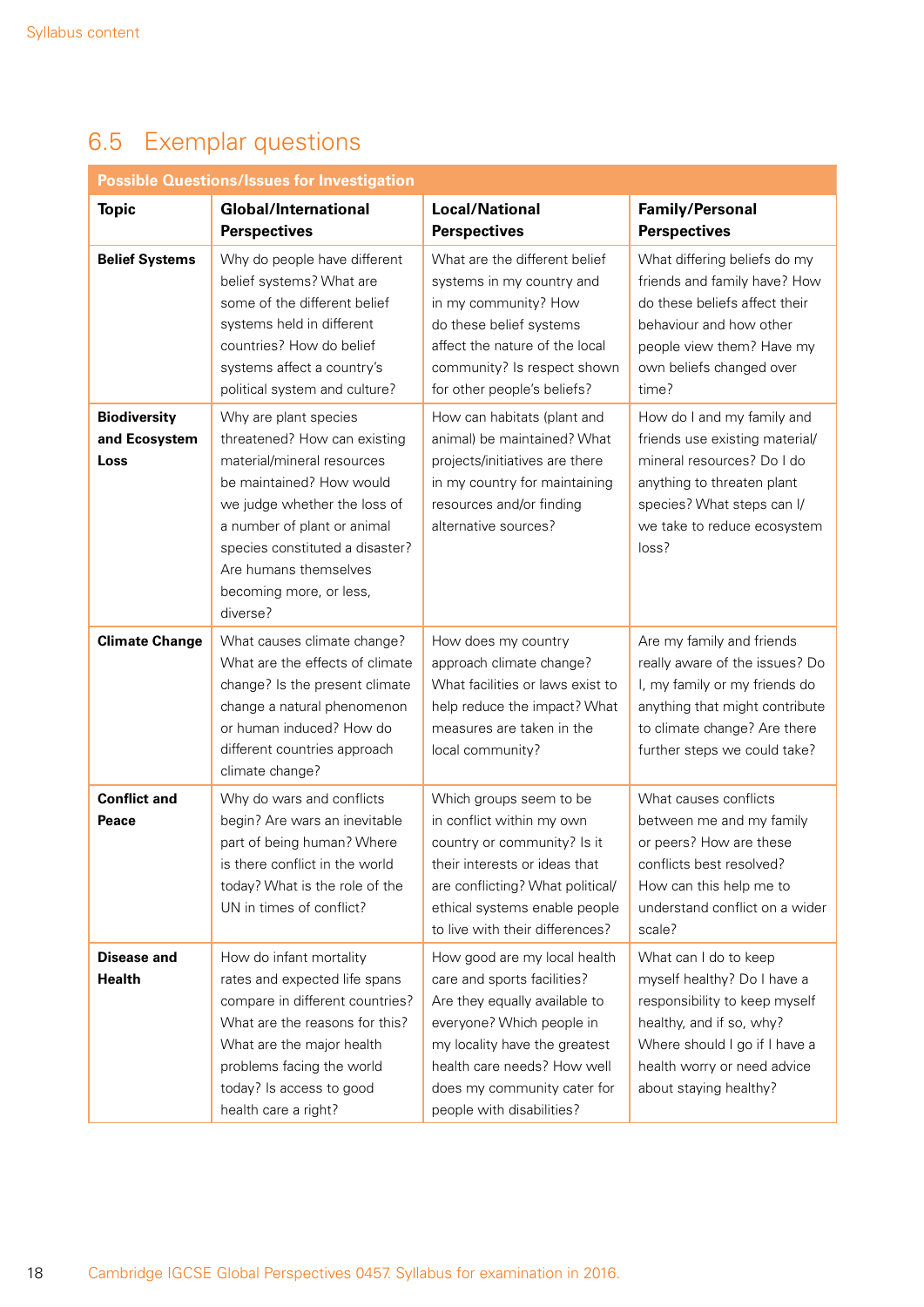| <b>Possible Questions/Issues for Investigation</b> |                                                                                                                                                                                                                                                               |                                                                                                                                                                                                                                                |                                                                                                                                                                                                                      |  |  |
|----------------------------------------------------|---------------------------------------------------------------------------------------------------------------------------------------------------------------------------------------------------------------------------------------------------------------|------------------------------------------------------------------------------------------------------------------------------------------------------------------------------------------------------------------------------------------------|----------------------------------------------------------------------------------------------------------------------------------------------------------------------------------------------------------------------|--|--|
| <b>Topic</b>                                       | <b>Global/International</b><br><b>Perspectives</b>                                                                                                                                                                                                            | <b>Local/National</b><br><b>Perspectives</b>                                                                                                                                                                                                   | <b>Family/Personal</b><br><b>Perspectives</b>                                                                                                                                                                        |  |  |
| <b>Education for</b><br>All                        | What is education for? What<br>is the relationship between a<br>country's wealth and its rate<br>of literacy? What effect does<br>illiteracy have on a person and<br>on a country? Does everyone<br>have the right to an education?                           | What types of education<br>are available in my area?<br>Who uses them? How is<br>education funded? What<br>are the educational options<br>available for people with<br>learning difficulties or physical<br>disabilities?                      | How much do I value my<br>own education? What do I<br>most want to learn as I grow<br>older? If I could change the<br>education system, what<br>changes would I make to the<br>curriculum?                           |  |  |
| <b>Employment</b>                                  | Why is employment<br>important? Which countries<br>have the highest/lowest<br>employment levels? Why do<br>employment levels differ?<br>What causes unemployment?                                                                                             | What are the employment<br>levels in my country and<br>local community? How do<br>they compare with other<br>countries? What is done to<br>help the unemployed?                                                                                | How are my extended<br>family and friends' parents<br>employed? How does this<br>affect my/their lifestyle and<br>choices? What is important<br>to me about the kind of job I<br>have?                               |  |  |
| <b>Family and</b><br>Demographic<br>Change         | Why do some countries<br>have a high proportion of<br>children, or of elderly people?<br>What difficulties can this<br>cause? What is a 'family'?<br>What responsibilities do<br>family members have to one<br>another? How or why has the<br>family changed? | What sorts of families live<br>in my local area? What<br>proportion of households<br>are single people? Has this<br>changed in recent decades?<br>What support is there in my<br>area for families in need? How<br>is this funded?             | What responsibilities do my<br>parents have to me? What<br>responsibilities do I have to<br>them? What sort of parent do<br>I want to become, if at all?<br>How would I choose to be<br>cared for when I am elderly? |  |  |
| <b>Fuel and</b><br><b>Energy</b>                   | What are the world's mineral<br>resources used for? Which<br>countries provide the most/<br>least? Which countries use the<br>most/least? Who controls the<br>prices? What kinds of fuels<br>are the most environmentally<br>friendly?                        | Who are the biggest fuel-<br>users in my locality? Where<br>do local fuel supplies come<br>from? Is my community<br>taking action to reduce fuel<br>consumption? Does my<br>community use solar power,<br>wind power, hydro-electric<br>power? | Which fuels/resources do I<br>regularly use at home and at<br>school/college? How can I, my<br>family and friends contribute<br>to reducing fuel consumption?                                                        |  |  |
| <b>Humans and</b><br><b>Other Species</b>          | How well do humans share the<br>planet with other species? Are<br>certain species more important<br>than others? Should humans<br>be permitted to 'use' other<br>species to make human life<br>easier/better?                                                 | What are the laws in my<br>country relating to humans<br>and other species? Do people<br>in my country show respect to<br>animals and other creatures?                                                                                         | What are the attitudes of my<br>friends and family to animals<br>and other creatures? Do my<br>friends/family have strong<br>beliefs about keeping pets,<br>being vegetarian, experiments<br>on animals?             |  |  |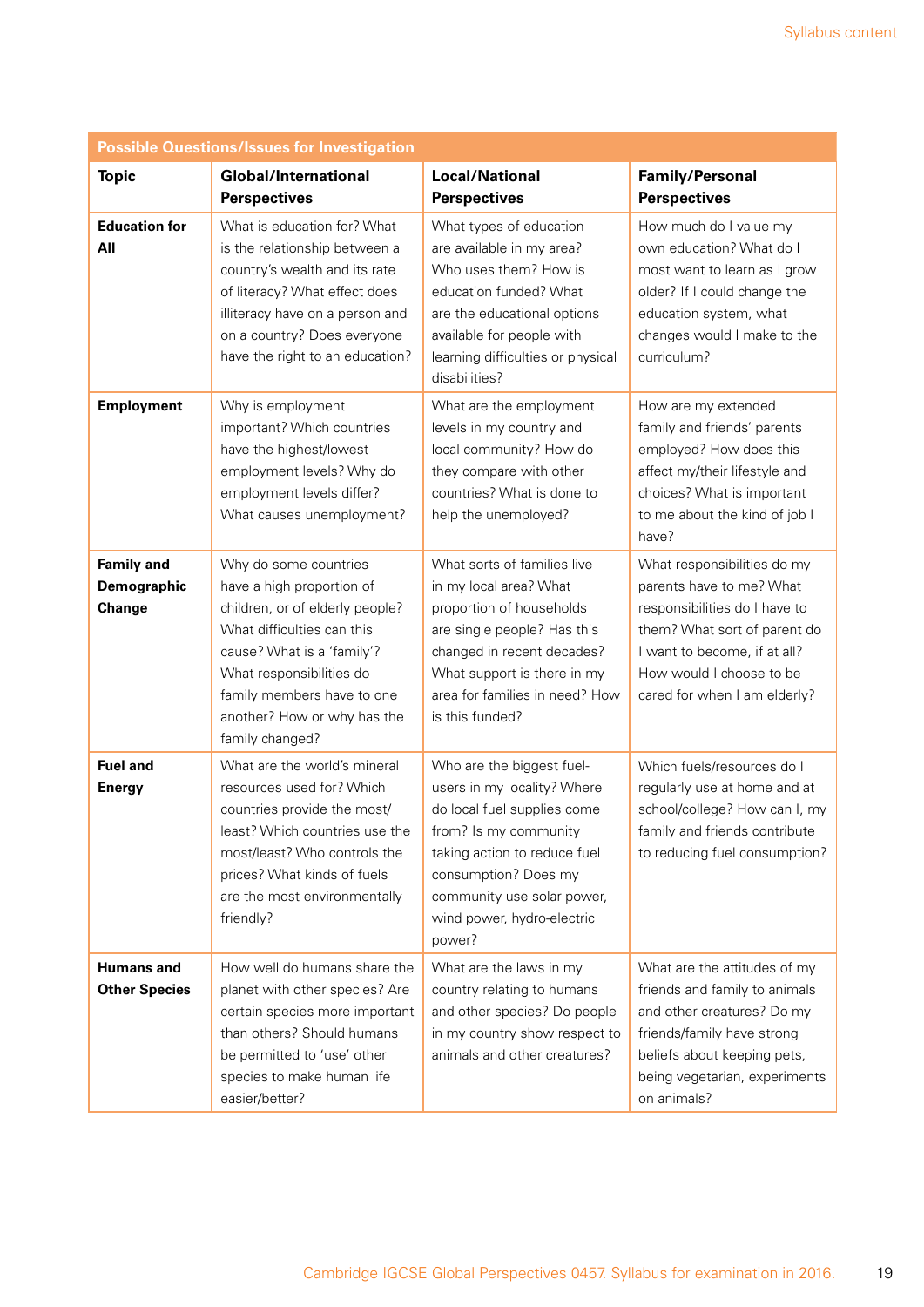| <b>Possible Questions/Issues for Investigation</b>     |                                                                                                                                                                                                                                                                             |                                                                                                                                                                                                                                           |                                                                                                                                                                                                  |  |
|--------------------------------------------------------|-----------------------------------------------------------------------------------------------------------------------------------------------------------------------------------------------------------------------------------------------------------------------------|-------------------------------------------------------------------------------------------------------------------------------------------------------------------------------------------------------------------------------------------|--------------------------------------------------------------------------------------------------------------------------------------------------------------------------------------------------|--|
| <b>Topic</b>                                           | <b>Global/International</b><br><b>Perspectives</b>                                                                                                                                                                                                                          | <b>Local/National</b><br><b>Perspectives</b>                                                                                                                                                                                              | <b>Family/Personal</b><br><b>Perspectives</b>                                                                                                                                                    |  |
| <b>Language and</b><br><b>Communication</b>            | How has the internet<br>transformed the world?<br>Why is it not always easy to<br>make yourself understood in<br>another country, even if you<br>speak the language? Do other<br>societies have different means<br>of communication to those<br>available in my country?    | How do people in my country<br>communicate differently<br>with each other? How does<br>the role of the media affect<br>political decisions in my<br>country? What investment<br>has my country made in<br>communication systems?          | How does the way I<br>communicate with my family<br>and friends differ? How easy<br>is it to be misunderstood?<br>Why is it important to speak<br>other languages?                               |  |
| <b>Law and</b><br><b>Criminality</b>                   | Why do people make laws?<br>Do we need laws? What<br>causes some people to break<br>laws? Who decides which<br>laws should be in force? What<br>are the problems caused<br>by different law systems in<br>different countries?                                              | What are the crime rates in<br>my country/community? What<br>are the major crimes? What<br>schemes are there to protect<br>people from crime? How<br>effective is the national/local<br>police force?                                     | Do I or my family or my<br>friends break any laws?<br>Do I feel safe in my local<br>community? Has crime<br>affected me or my family and<br>friends? Can I do anything to<br>help prevent crime? |  |
| Poverty and<br><b>Inequality</b>                       | Why are some countries<br>poorer than others and are all<br>the people in these countries<br>poor? How has the gap in<br>equality changed between<br>countries in recent years?<br>In what way should richer<br>countries be concerned about<br>poverty in other countries? | How does local society treat<br>people differently? What is<br>my country doing to combat<br>poverty? How have some<br>people in my country become<br>wealthier than in comparison<br>to other countries?                                 | How would I define being<br>poor? Why do I feel superior<br>or inferior to other people?<br>How do the roles in my<br>family demonstrate equality/<br>inequality?                                |  |
| <b>Sport and</b><br>Recreation                         | Has the Olympic movement<br>contributed to global well-<br>being? Why do some countries<br>have more of a tradition in the<br>arts than others? What is the<br>purpose of museums?                                                                                          | How might leisure<br>facilities be improved in<br>my community? What role<br>does sporting success play<br>in a nation's development?<br>Why do professional artists,<br>musicians or sportsmen and<br>sportswomen earn so much<br>money? | What part does sport play in<br>my life? What would be an<br>ideal work-life balance for me<br>and how would I sustain it?<br>Why do I or members of my<br>family support a particular<br>team?  |  |
| <b>Technology and</b><br>the Economic<br><b>Divide</b> | Which are the most/least<br>technological nations? Why<br>do nations have differing<br>levels of technology? Which<br>are the wealthiest/poorest<br>nations? What are the effects<br>of differing levels of technology<br>and economic status?                              | How does my country stand<br>in comparison with others<br>with regard to levels of<br>technology and economic<br>status? How does this affect<br>the level of development and<br>living standards of my region?                           | What technology do I have<br>access to at home/school?<br>How does the level of<br>technology and economic<br>status of my family affect me,<br>my family and friends?                           |  |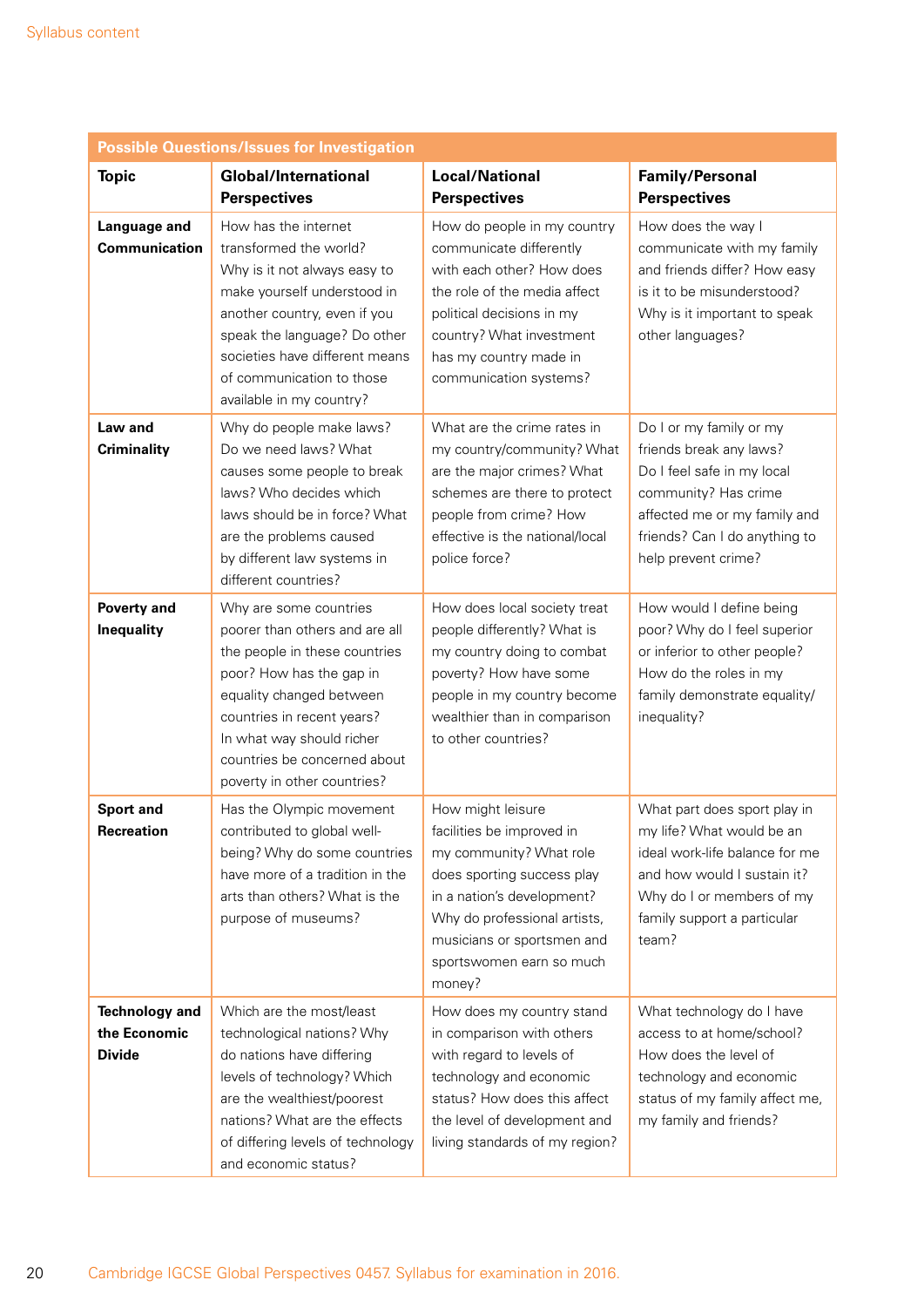| <b>Possible Questions/Issues for Investigation</b> |                                                                                                                                                                                                                                                                                  |                                                                                                                                                                                                                                                    |                                                                                                                                                                                                                                     |  |  |
|----------------------------------------------------|----------------------------------------------------------------------------------------------------------------------------------------------------------------------------------------------------------------------------------------------------------------------------------|----------------------------------------------------------------------------------------------------------------------------------------------------------------------------------------------------------------------------------------------------|-------------------------------------------------------------------------------------------------------------------------------------------------------------------------------------------------------------------------------------|--|--|
| <b>Topic</b>                                       | <b>Global/International</b><br><b>Perspectives</b>                                                                                                                                                                                                                               | <b>Local/National</b><br><b>Perspectives</b>                                                                                                                                                                                                       | <b>Family/Personal</b><br><b>Perspectives</b>                                                                                                                                                                                       |  |  |
| <b>Trade and Aid</b>                               | How do countries trade with<br>one another? Who makes<br>the rules? Why are some<br>countries with plenty of natural<br>resources poorer than some<br>other countries? Do richer<br>countries have a responsibility<br>to help poorer countries?                                 | What does my country<br>import and export? Which<br>countries do we trade with<br>the most? Why are some<br>goods imported even though<br>we produce similar goods at<br>home?                                                                     | What should I consider when<br>I make decisions about whose<br>products to buy? What effect<br>does this have on the lives<br>of others around the world?<br>Are there some companies I<br>should specially support, or<br>boycott? |  |  |
| Tradition,<br><b>Culture and</b><br>Identity       | Why do people value tradition?<br>Why do people divide into<br>nations? Why do some people<br>move from one country to<br>another? How does this<br>affect their lives? If we have<br>'European citizens', should we<br>aim eventually for all people to<br>be 'world citizens'? | What traditions give my<br>country a sense of national<br>identity? What role does<br>culture play in the values of<br>my society? How are people<br>from my country identified<br>when they are abroad?                                           | What makes me proud of my<br>country? What traditions does<br>my family have? What does<br>national identity mean to me<br>and my friends? What cultural<br>traditions have I inherited?                                            |  |  |
| <b>Transport and</b><br>Infrastructure             | Why do countries maintain<br>transport links between<br>each other and when might<br>they close them? Why do<br>some countries have better<br>public transport systems and<br>infrastructures than others? In<br>what way might land-locked<br>countries be disadvantaged?       | How could the system of<br>public transport be improved<br>in my country? How has<br>transport changed in my<br>country over the last century?<br>How are some people<br>disadvantaged in my country<br>because of where they live?                | What methods of transport do<br>I regularly use? In what way<br>does transport infrastructure<br>affect where my family lives?<br>Why is the speed of a journey<br>more important to me than its<br>quality?                        |  |  |
| <b>Urbanisation</b>                                | Why are more houses being<br>built in many countries in<br>the world? Should there be<br>restrictions on house building?<br>What different types of houses<br>are there in the world? What<br>are the rules in different<br>countries for building houses?                       | What provision is there in my<br>country for homeless people?<br>What kind of homes are there<br>in my community? Does the<br>housing meet people's needs?<br>What happens to people in<br>my area if they are homeless?                           | What kinds of homes do I<br>and my family and friends live<br>in? What is important to me<br>about my home? How would I<br>feel about new houses being<br>built near my home?                                                       |  |  |
| <b>Water, Food</b><br>and Agriculture              | Why do some countries have<br>an inadequate supply of clean<br>water? Why do some countries<br>have a surplus of food and<br>others do not have enough<br>food? How can growing<br>genetically modified (GM)<br>crops solve food shortages<br>around the world?                  | What foods are important<br>in my community and why?<br>What emergency measures<br>are in place for coping with<br>droughts and floods in my<br>community or country? What<br>causes famine and drought<br>and how do they affect my<br>community? | How much water do I use<br>each day and for what<br>purpose? How much food<br>does my family waste each<br>day and why? What decisions<br>does my family have to make<br>about food on a daily basis?                               |  |  |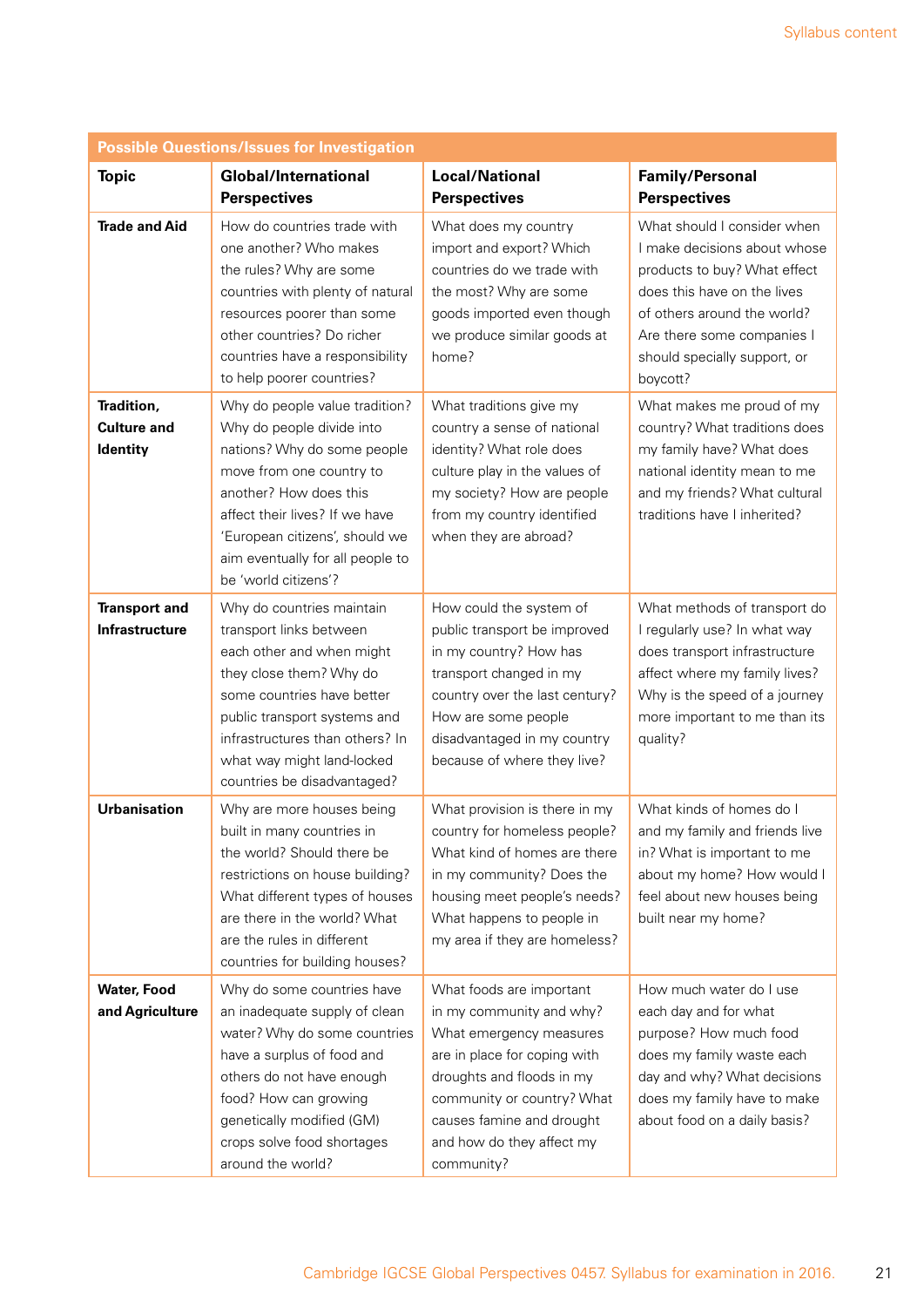# <span id="page-23-0"></span>**7. Coursework**

### 7.1 Assessment Criteria for Individual Research (Component 1)

A total of 80 marks are available for Component 1, which contributes 40% of the overall mark. 40 marks are available for each individual research topic.

Marks should be awarded, for **each** research report, against the following assessment criteria:

| <b>Assessment Criteria</b>                                                        | <b>Marks</b> |
|-----------------------------------------------------------------------------------|--------------|
| Gather and present information, representing different perspectives               | 10           |
| Analyse issues within the topic as identified by the question posed for the study | 10           |
| Identify and evaluate possible scenarios and formulate possible courses of action | 10           |
| Develop an evidence-based personal response, demonstrating self-awareness         | 10           |

#### **Recording candidates' marks**

Candidates' marks for Individual Research (Component 1) must be recorded on the Individual Candidate Record Card produced by Cambridge. This form, and the instructions for completing it, may be downloaded from **www.cie.org.uk/samples**. The database will ask you for the syllabus code (i.e. 0457) and your Centre number, after which it will take you to the correct forms. Follow the instructions when completing each form.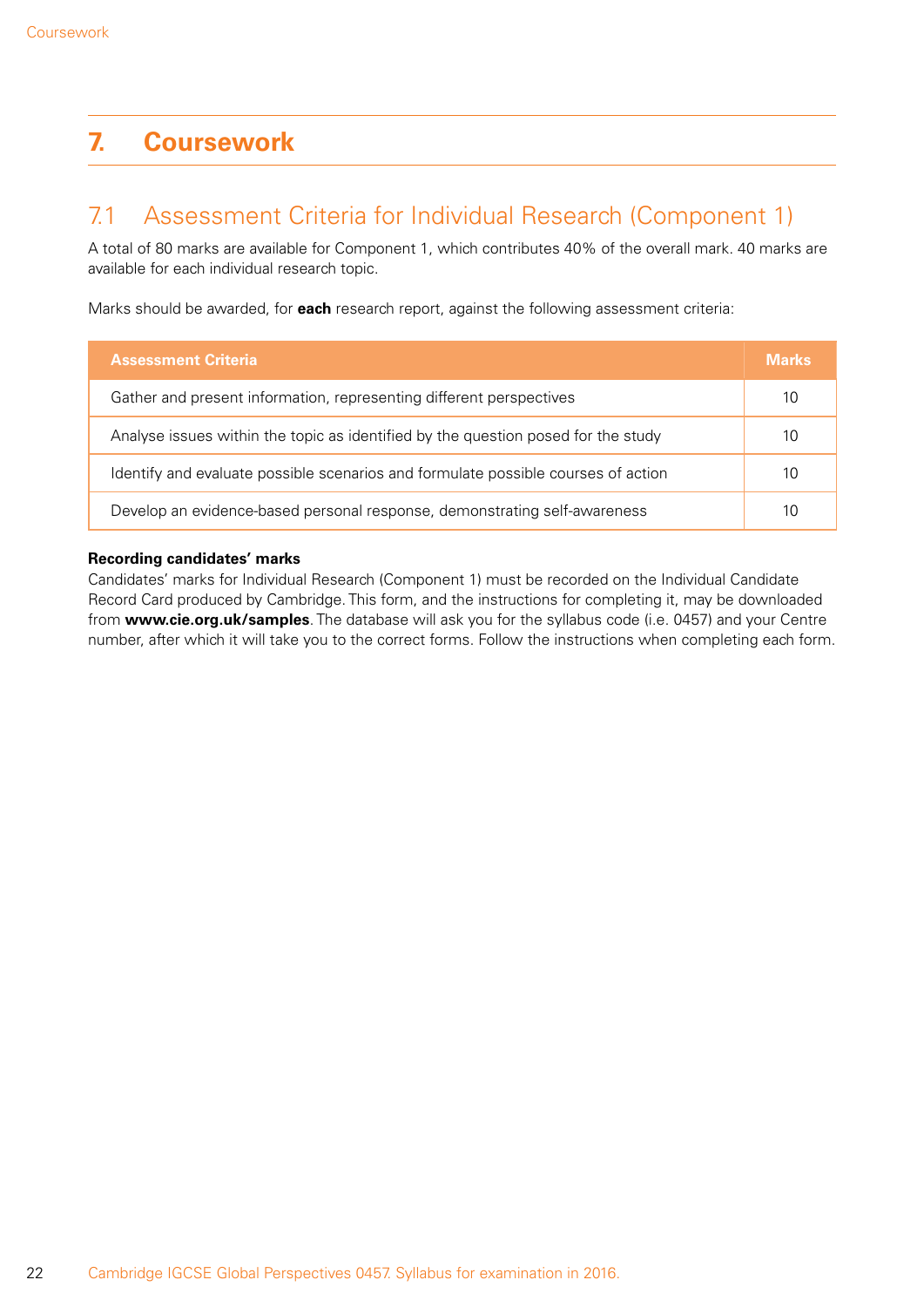# <span id="page-24-0"></span>7.2 Mark Scheme: Individual Research (Component 1)

Marks are awarded against each assessment criterion using the statements within the bands.

A mark of zero should be awarded for non-creditworthy responses.

| Assessment<br><b>Criteria</b>                                                                                 | <b>Band 1</b><br>1-2 marks                                                                                                                                                                          | <b>Band 2</b><br>3-4 marks                                                                                                                                                                                | <b>Band 3</b><br>5-7 marks                                                                                                                                                                                   | <b>Band 4</b><br>8-10 marks                                                                                                                                                                                                  |
|---------------------------------------------------------------------------------------------------------------|-----------------------------------------------------------------------------------------------------------------------------------------------------------------------------------------------------|-----------------------------------------------------------------------------------------------------------------------------------------------------------------------------------------------------------|--------------------------------------------------------------------------------------------------------------------------------------------------------------------------------------------------------------|------------------------------------------------------------------------------------------------------------------------------------------------------------------------------------------------------------------------------|
| <b>Gather and</b><br>present<br>information,<br>representing<br>different<br>perspectives                     | • presents<br>limited relevant<br>information<br>• shows a limited<br>use of resources<br>• gives few<br>perspectives                                                                               | • presents<br>some relevant<br>information<br>• shows some use<br>of resources<br>• gives some<br>perspectives                                                                                            | • presents a range<br>of relevant<br>information<br>• shows use of a<br>range of mostly<br>appropriate<br>resources<br>• gives a <b>variety</b> of<br>perspectives                                           | • presents a broad range<br>of <b>relevant</b> information<br>• shows use of a range<br>of highly appropriate<br>resources<br>• gives a wide variety of<br>perspectives, including<br>global, local/national<br>and personal |
| <b>Analyse issues</b><br>within the topic<br>as identified by<br>the question<br>posed for the<br>study       | • identifies few<br>relevant issues<br>• shows little<br>analysis of the<br>issues within the<br>topic<br>• gives little<br>consideration<br>to the causes.<br>effects and/or<br>current situations | · identifies some<br>of the relevant<br><i>issues</i><br>• shows some<br>analysis of these<br>issues<br>• considers some of<br>the causes, effects<br>and/or current<br>situations                        | · identifies mostly<br>relevant issues<br>• shows sound<br>analysis of these<br>issues<br>• considers the<br>causes, effects<br>and the current<br>situations in some<br>detail                              | · identifies highly<br>relevant issues<br>• shows thorough<br>analysis of these<br>issues<br>• considers the causes.<br>effects and current<br>situations in depth                                                           |
| <b>Identify</b> and<br>evaluate<br>possible<br>scenarios and<br>formulate<br>possible<br>courses of<br>action | • identifies few<br>relevant possible<br>scenarios<br>• shows little<br>evaluation<br>• proposes few<br>relevant courses<br>of action                                                               | • identifies some<br>simple possible<br>scenarios<br>• shows limited<br>evaluation<br>• proposes some<br><b>possible</b> courses<br>of action which<br>are simplistic in<br>approach and not<br>developed | · identifies a range of<br>possible scenarios<br>• shows some<br>evaluation<br>• proposes some<br>appropriate<br>courses of<br>action which<br>are sometimes<br>developed                                    | · identifies a <b>broad</b><br>range of possible<br>scenarios<br>· shows sound<br>evaluation<br>• proposes a range of<br>courses of action which<br>are well developed                                                       |
| Develop an<br>evidence-<br>based personal<br>response,<br>demonstrating<br>self-awareness                     | • little evidence<br>of a personal<br>response<br>• little reference<br>to the considered<br>evidence<br>• minimal<br>evidence of self-<br>awareness                                                | • some evidence<br>of a personal<br>response<br>• some reference<br>to the considered<br>evidence<br>• some evidence of<br>self-awareness                                                                 | <b>· sound</b> evidence<br>of an appropriate<br>personal response<br>• some reference<br>to the considered<br>evidence which<br>sometimes justifies<br>the response<br>• sound evidence of<br>self-awareness | · detailed evidence of<br>an appropriate personal<br>response<br>• full reference to the<br>considered evidence<br>which fully justifies the<br>response<br>• significant evidence of<br>self-awareness                      |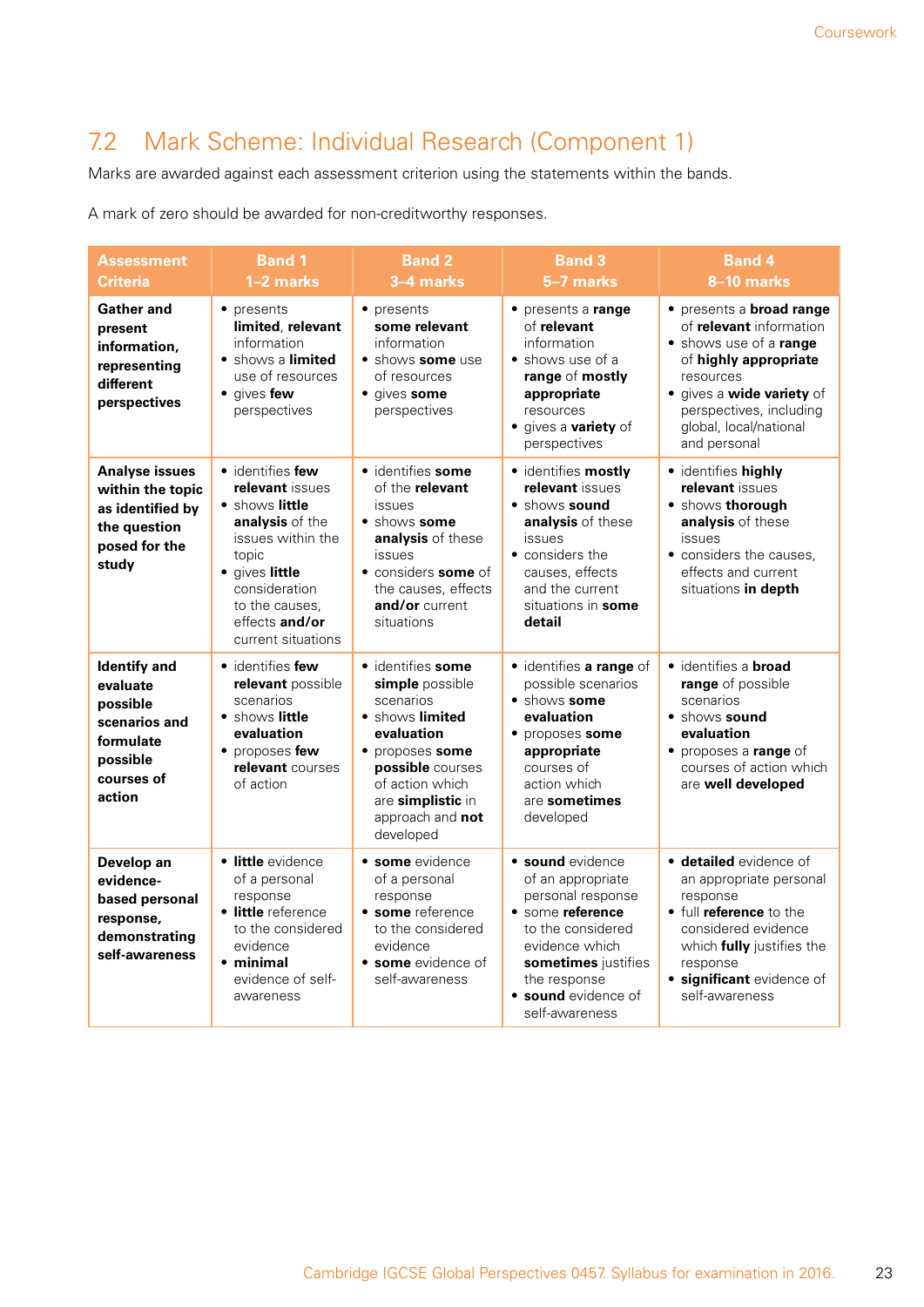# <span id="page-25-0"></span>7.3 Assessment Criteria for the Group Project (Component 2)

A total of 60 marks are available for Component 2, which contributes 30% of the overall mark.

Marks should be awarded for the group and individual elements against the following assessment criteria:

| <b>Assessment Criteria</b>                                            | <b>Element</b> |                   | <b>Marks</b> |
|-----------------------------------------------------------------------|----------------|-------------------|--------------|
|                                                                       | <b>Group</b>   | <b>Individual</b> |              |
| Production of a project plan                                          |                |                   | 10           |
| Representation of different perspectives, including<br>cross-cultural |                |                   | 10           |
| Constructive participation in group work/activities                   |                | ✓                 | 10           |
| Evaluation of project plan and process                                |                | ✓                 | 10           |
| Evaluation of project outcome                                         |                | ✓                 | 10           |
| Evaluation of individual contribution and learning                    |                |                   | 10           |

#### **Recording candidates' marks**

Candidates' marks for the Group Project (Component 2) must be recorded on the Individual Candidate Record Card produced by Cambridge. This form, and the instructions for completing it, may be downloaded from **www.cie.org.uk/samples**. The database will ask you for the syllabus code (i.e. 0457) and your Centre number, after which it will take you to the correct forms. Follow the instructions when completing each form.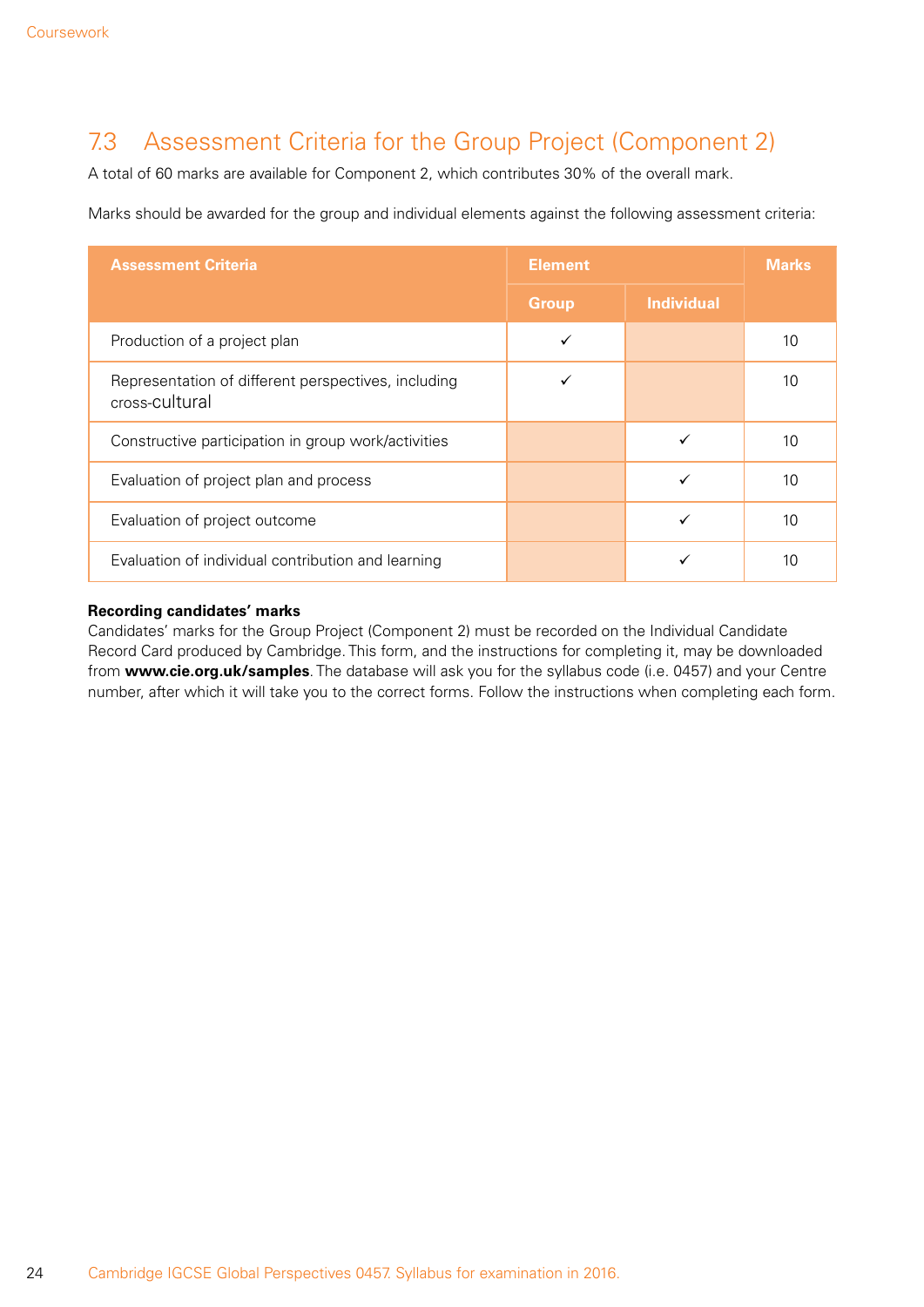# <span id="page-26-0"></span>7.4 Mark Scheme: Group Project – Group Element

Marks are awarded against each assessment criterion using the statements within the bands.

A mark of zero should be awarded for non-creditworthy responses.

| <b>Assessment</b><br><b>Criteria</b>                                            | <b>Band 1</b><br>1-2 marks                                                                                                                                                                                                                                                                                                                                                          | <b>Band 2</b><br>3-4 marks                                                                                                                                                                                                                                                                                                                                                  | <b>Band 3</b><br>5-7 marks                                                                                                                                                                                                                                                                                                        | <b>Band 4</b><br>8-10 marks                                                                                                                                                                                                                                                                                                                                                                                                                    |
|---------------------------------------------------------------------------------|-------------------------------------------------------------------------------------------------------------------------------------------------------------------------------------------------------------------------------------------------------------------------------------------------------------------------------------------------------------------------------------|-----------------------------------------------------------------------------------------------------------------------------------------------------------------------------------------------------------------------------------------------------------------------------------------------------------------------------------------------------------------------------|-----------------------------------------------------------------------------------------------------------------------------------------------------------------------------------------------------------------------------------------------------------------------------------------------------------------------------------|------------------------------------------------------------------------------------------------------------------------------------------------------------------------------------------------------------------------------------------------------------------------------------------------------------------------------------------------------------------------------------------------------------------------------------------------|
| <b>Production of a</b><br>project plan                                          | • the plan is<br>simplistic and<br>lacks detail<br>• the rationale for<br>the project and its<br>aims are unclear<br>$\bullet$ a concrete<br>outcome is <b>not</b><br><b>identified</b> or the<br>outcome is <b>vaque</b><br>• timeframes and<br>planned activities<br>are not given or<br>are vague<br>• details of roles and<br>responsibilities are<br>not given or are<br>vague | • the plan is basic<br>with some details<br>• the plan includes a<br><b>basic</b> rational and a<br>simple aim<br>$\bullet$ a concrete<br>outcome is<br>identified, but<br>it may <b>not</b> be<br>appropriate to the<br>aim<br>• there is some<br>indication of<br>timeframes and<br>planned activities<br>• some details<br>of roles and<br>responsibilities are<br>given | • the plan is detailed<br>• a sound rationale is<br>provided and aims<br>are specific<br>$\bullet$ a concrete<br>outcome is<br>identified which is<br>appropriate to the<br>project aim<br>• timeframes are<br>realistic and some<br>planned activities<br>are detailed<br>• roles and<br>responsibilities are<br>clearly defined | • the plan is detailed<br>and well formulated<br>• a well thought-out<br>rationale is provided<br>and specific aims are<br>articulated clearly<br>· a concrete outcome<br>is <b>identified</b> which<br>is well-suited to the<br>project aim<br>• timeframes are<br>realistic and<br>appropriate and<br>details of all planned<br>activities are included<br>• roles and<br>responsibilities are<br>fully defined with<br>some reasoning given |
| Representation<br>of different<br>perspectives,<br>including cross-<br>cultural | $\bullet$ research<br>information has<br>not been used<br>to support the<br>outcome<br>• there is limited<br>evidence of<br>cross-cultural<br>collaboration<br>• there is limited<br>awareness<br>of different<br>perspectives                                                                                                                                                      | $\bullet$ research<br>information has<br>been used to<br>support the<br>outcome, but with<br>limited effect<br>• there is some<br>evidence of<br>cross-cultural<br>collaboration<br>• there is some<br>awareness<br>of different<br>perspectives                                                                                                                            | $\bullet$ research<br>information<br>has been used<br>effectively to<br>support the<br>outcome<br>• there is sound<br>evidence of<br>cross-cultural<br>collaboration<br>• there is awareness<br>and appreciation of<br>a range of different<br>perspectives,<br>including cross-<br>cultural                                      | • research information<br>has been used<br>effectively and<br>thoughtfully to<br>support the outcome<br>• there is considerable<br>evidence of cross-<br>cultural collaboration<br>• there is awareness<br>and appreciation<br>of a wide range<br>of different<br>perspectives,<br>including cross-<br>cultural, and<br>these differences<br>are treated with<br>empathy and<br>understanding                                                  |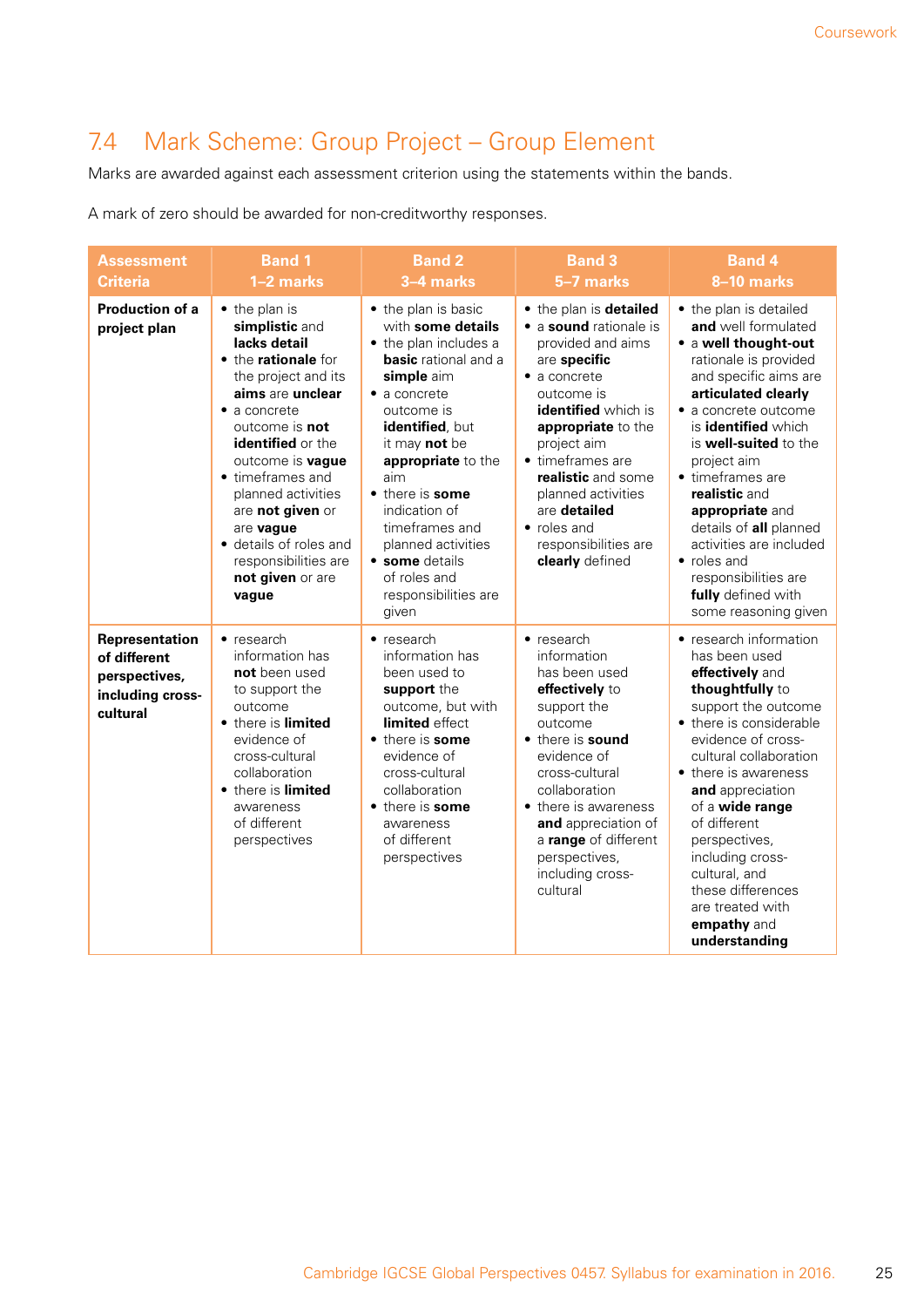# <span id="page-27-0"></span>7.5 Mark Scheme: Group Project – Individual Element

Marks are awarded against each assessment criterion using the statements within the bands.

A mark of zero should be awarded for non-creditworthy responses.

| <b>Assessment</b><br><b>Criteria</b>                                    | <b>Band 1</b><br>1-2 marks                                                                                                                                                                                                                                                                                                                                                   | <b>Band 2</b><br>3-4 marks                                                                                                                                                                                                                                                                                                                                  | <b>Band 3</b><br>5-7 marks                                                                                                                                                                                                                                                                                                                       | <b>Band 4</b><br>8-10 marks                                                                                                                                                                                                                                                                                                                                                |
|-------------------------------------------------------------------------|------------------------------------------------------------------------------------------------------------------------------------------------------------------------------------------------------------------------------------------------------------------------------------------------------------------------------------------------------------------------------|-------------------------------------------------------------------------------------------------------------------------------------------------------------------------------------------------------------------------------------------------------------------------------------------------------------------------------------------------------------|--------------------------------------------------------------------------------------------------------------------------------------------------------------------------------------------------------------------------------------------------------------------------------------------------------------------------------------------------|----------------------------------------------------------------------------------------------------------------------------------------------------------------------------------------------------------------------------------------------------------------------------------------------------------------------------------------------------------------------------|
| <b>Constructive</b><br>participation<br>in group<br>work/<br>activities | • is usually a passive<br>member of the<br>group<br>• plays a minimal part<br>in group discussions<br>and activities, even<br>when prompted<br>• contributions to<br>group work are not<br>usually constructive<br>· shows little or no<br>support for other<br>members of the<br>group<br>• shows little<br>commitment to<br>the successful<br>completion of the<br>project | · is sometimes an<br>active member of<br>the group<br>• plays some part in<br>group discussions<br>and activities, when<br>prompted<br>• contributions<br>to group work<br>are sometimes<br>constructive<br>• shows some<br>support for other<br>members of the<br>group<br>• shows some<br>commitment to<br>the successful<br>completion of the<br>project | · is usually an active<br>member of the<br>group<br>• needs little<br>prompting to<br>contribute to group<br>discussions and<br>activities<br>• contributions to<br>group work are<br>usually constructive<br>• shows support for<br>other members of<br>the group<br>• shows<br>commitment to<br>the successful<br>completion of the<br>project | • is always an active<br>member of the<br>group<br>• needs no prompting<br>to contribute to<br>group discussions<br>and activities<br>• contributions to<br>group work are<br>always constructive<br>• shows<br>considerable<br>support for other<br>members of the<br>group<br>• shows<br>considerable<br>commitment to<br>the successful<br>completion of the<br>project |
| <b>Evaluation of</b><br>project plan<br>and process                     | • the evaluation is<br>simplistic<br>• the evaluation<br>identifies one<br>strength and/or<br>one weakness in<br>the project plan<br>and/or the process<br>• there are no<br>suggestions for<br>improvement                                                                                                                                                                  | • the evaluation is<br><b>basic with some</b><br>details<br>• the evaluation<br>identifies one main<br>strength and one<br>main weakness<br>in the both the<br>project plan and the<br>process<br>• there is one<br>suggestion for<br>improvement                                                                                                           | • the evaluation is<br>detailed<br>• the evaluation<br>identifies some of<br>the main strengths<br>and weaknesses in<br>the project plan and<br>the process<br>• there are a few<br>suggestions for<br>improvement, some<br>of which are well-<br>considered                                                                                     | • the evaluation is<br>detailed and well<br>formulated<br>• the evaluation<br>identifies most of<br>the strengths and<br>weaknesses in the<br>project plan and the<br>process<br>• there are several<br>suggestions for<br>improvement, most<br>of which are well-<br>considered                                                                                           |
| <b>Evaluation</b><br>of project<br>outcome                              | • the evaluation is<br>simplistic<br>• the evaluation is not<br>linked to the project<br>aims<br>• there is a limited<br>understanding of<br>the successes<br>or failures of the<br>outcome                                                                                                                                                                                  | • the evaluation is<br><b>basic</b> with some<br>details<br>• the evaluation is not<br>consistently linked<br>to the project aims<br>• there is some<br>understanding of<br>the successes<br>or failures of the<br>outcome                                                                                                                                  | • the evaluation is<br>detailed<br>• the evaluation is<br>consistently linked<br>to the project aims<br>• there is a sound<br>understanding of<br>the successes<br>and failures of the<br>outcome                                                                                                                                                | • the evaluation is<br>detailed and well<br>formulated<br>• the evaluation is<br>consistently and<br>clearly linked to the<br>project aims<br>• there is<br>considerable<br>insight into the<br>successes and<br>failures of the<br>outcome                                                                                                                                |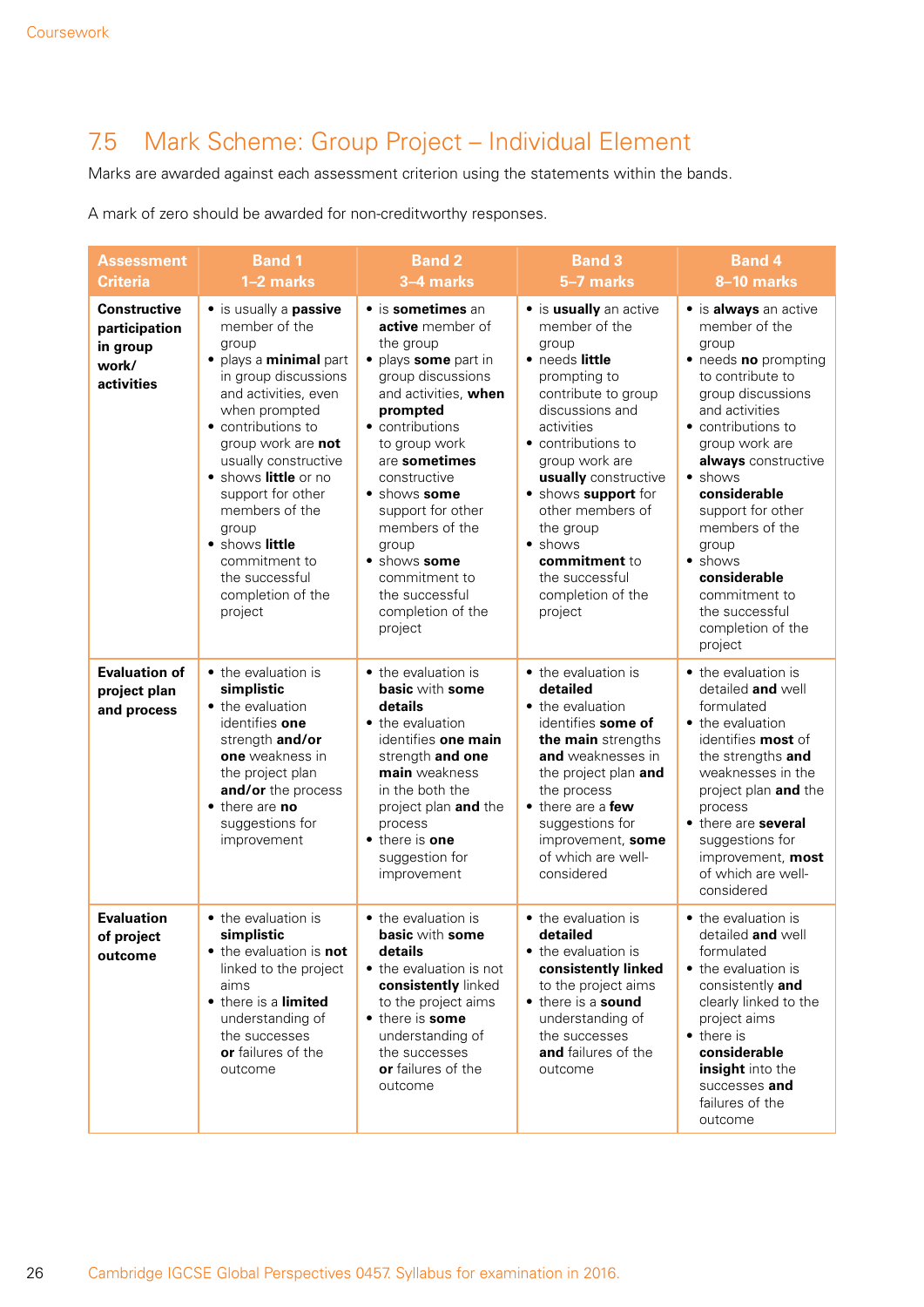| <b>Assessment</b>                                                  | <b>Band 1</b>                                                                                                                                                                                                                                                                                                                | <b>Band 2</b>                                                                                                                                                                                                                                                                                                                                                                   | <b>Band 3</b>                                                                                                                                                                                                                                                                                                                              | <b>Band 4</b>                                                                                                                                                                                                                                                                                                                                                                |
|--------------------------------------------------------------------|------------------------------------------------------------------------------------------------------------------------------------------------------------------------------------------------------------------------------------------------------------------------------------------------------------------------------|---------------------------------------------------------------------------------------------------------------------------------------------------------------------------------------------------------------------------------------------------------------------------------------------------------------------------------------------------------------------------------|--------------------------------------------------------------------------------------------------------------------------------------------------------------------------------------------------------------------------------------------------------------------------------------------------------------------------------------------|------------------------------------------------------------------------------------------------------------------------------------------------------------------------------------------------------------------------------------------------------------------------------------------------------------------------------------------------------------------------------|
| <b>Criteria</b>                                                    | 1–2 marks                                                                                                                                                                                                                                                                                                                    | 3–4 marks                                                                                                                                                                                                                                                                                                                                                                       | 5-7 marks                                                                                                                                                                                                                                                                                                                                  | 8-10 marks                                                                                                                                                                                                                                                                                                                                                                   |
| <b>Evaluation</b><br>of individual<br>contribution<br>and learning | • the evaluation is<br>simplistic<br>• there is a limited<br>awareness<br>of personal<br>responsibility in the<br>project<br>• there is little<br>reflection on<br>either the benefits<br>or challenges of<br>working as a group<br>• there is little<br>reflection on own<br>learning from cross-<br>cultural collaboration | • the evaluation is<br><b>basic</b> with some<br>details<br>• there is some<br>awareness of how<br>own contribution<br>affected the<br>progress of the<br>project<br>• there is some<br>reflection on either<br>the benefits or<br>challenges of<br>working as a group<br>• there is some<br>superficial<br>reflection on own<br>learning from cross-<br>cultural collaboration | • the evaluation is<br>detailed<br>• there is <b>awareness</b><br>of strengths and<br>weaknesses of own<br>contribution to the<br>project<br>• there is some<br>reflection on both<br>the benefits and<br>challenges of<br>working as a group<br>• there is a sound<br>reflection on own<br>learning from cross-<br>cultural collaboration | • the evaluation is<br>detailed and well<br>formulated<br>$\bullet$ there is<br>considerable<br><b>insight</b> in evaluating<br>own contribution to<br>the project<br>• there is insightful<br>reflection on both<br>the benefits and<br>challenges of<br>working as a group<br>• there is insightful<br>reflection on own<br>learning from cross-<br>cultural collaboration |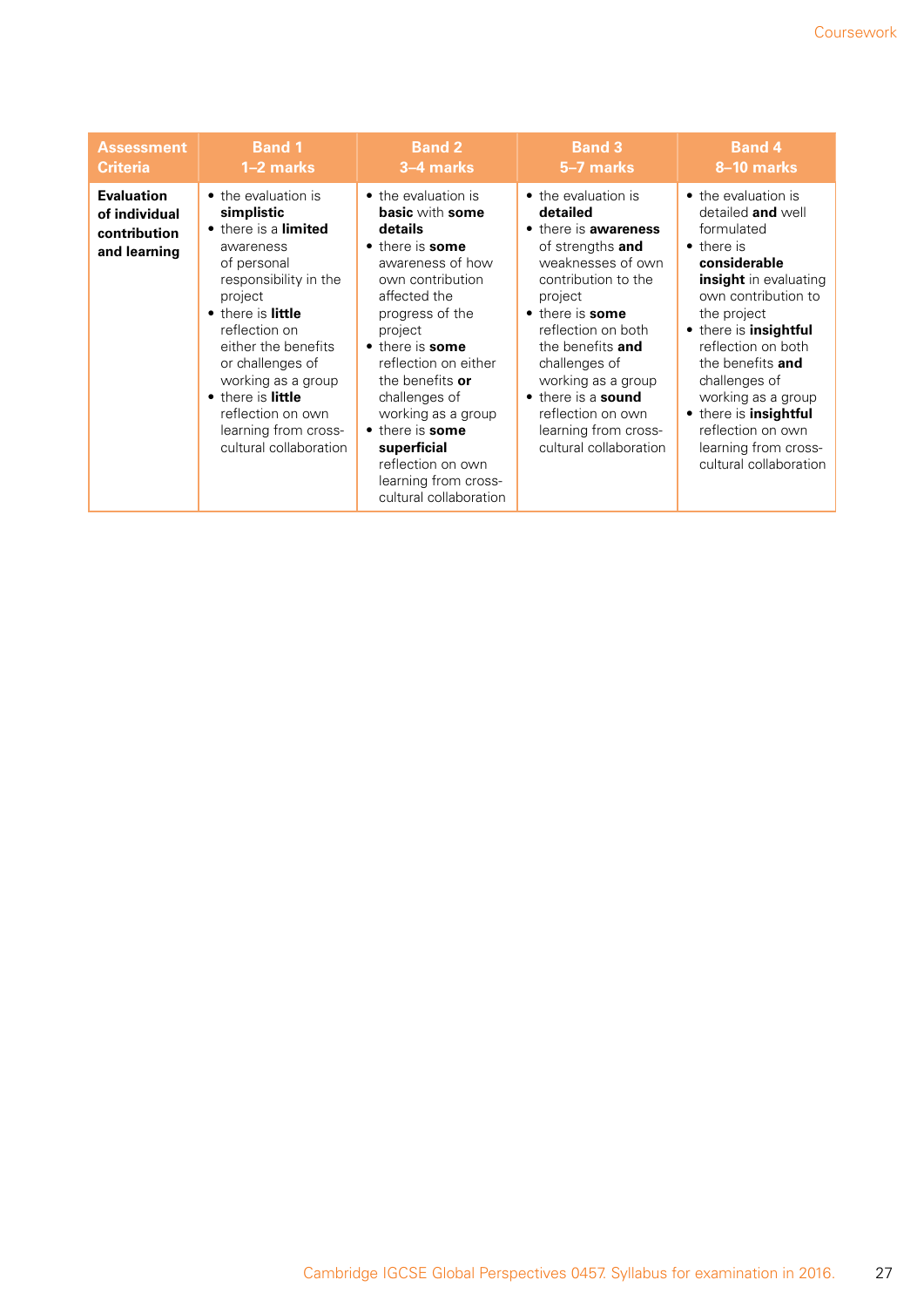# <span id="page-29-0"></span>7.6 The role of the teacher in Components 1 and 2

The Individual Research and the Group Project are integral parts of the syllabus so Cambridge expects candidates to undertake the work for these components in official timetabled lessons with active and ongoing guidance, support and supervision from their teachers. At the same time, each Individual Research report submitted must be the product of the candidate and a true reflection of their own effort, and each Group Project must be the product and a true reflection of the group's activities and the individual evaluation.

Before any work begins, teachers should introduce Components 1 and 2 to their candidates, providing detailed guidance on the purpose and requirements of each task and the assessment criteria against which each will be marked. These explanations should be repeated as the work progresses.

#### **Teacher advice**

Teachers should give active assistance to each candidate:

- in selecting the topics/issues for her/his Individual Research and the topic/issue for her/his Group Project
- in identifying the main issues and problems of each topic
- about the feasibility and/or manageability of proposed work

Teachers must ensure that the topic chosen for the Group Project is different from any studied in the Individual Research.

Candidates should then be given ongoing advice:

- on possible books and other resources that might be useful for each assignment
- to resolve practical and conceptual problems encountered during research
- to ensure that they have identified a specific outcome/outcomes for their work

Throughout, teachers should give verbal feedback and facilitate group dynamics where necessary.

Teachers should give collective advice in class, teaching their candidates as a group about:

- possible ways of structuring an Individual Research report and a Group Project
- appropriate study and research skills and techniques
- working in a disciplined way to meet the word limits
- the meaning and consequences of plagiarism
- referencing resources they have used
- effective time management

#### **Teachers may not:**

- offer or provide detailed subject guidance for a candidate
- undertake any research for a candidate
- prepare or write any subject-specific notes or drafts for a candidate
- edit or correct any part of a candidate's notes or drafts (written or electronic)
- prepare any part of a candidate's Individual Research report or Group Project
- modify in any way a candidate's work once submitted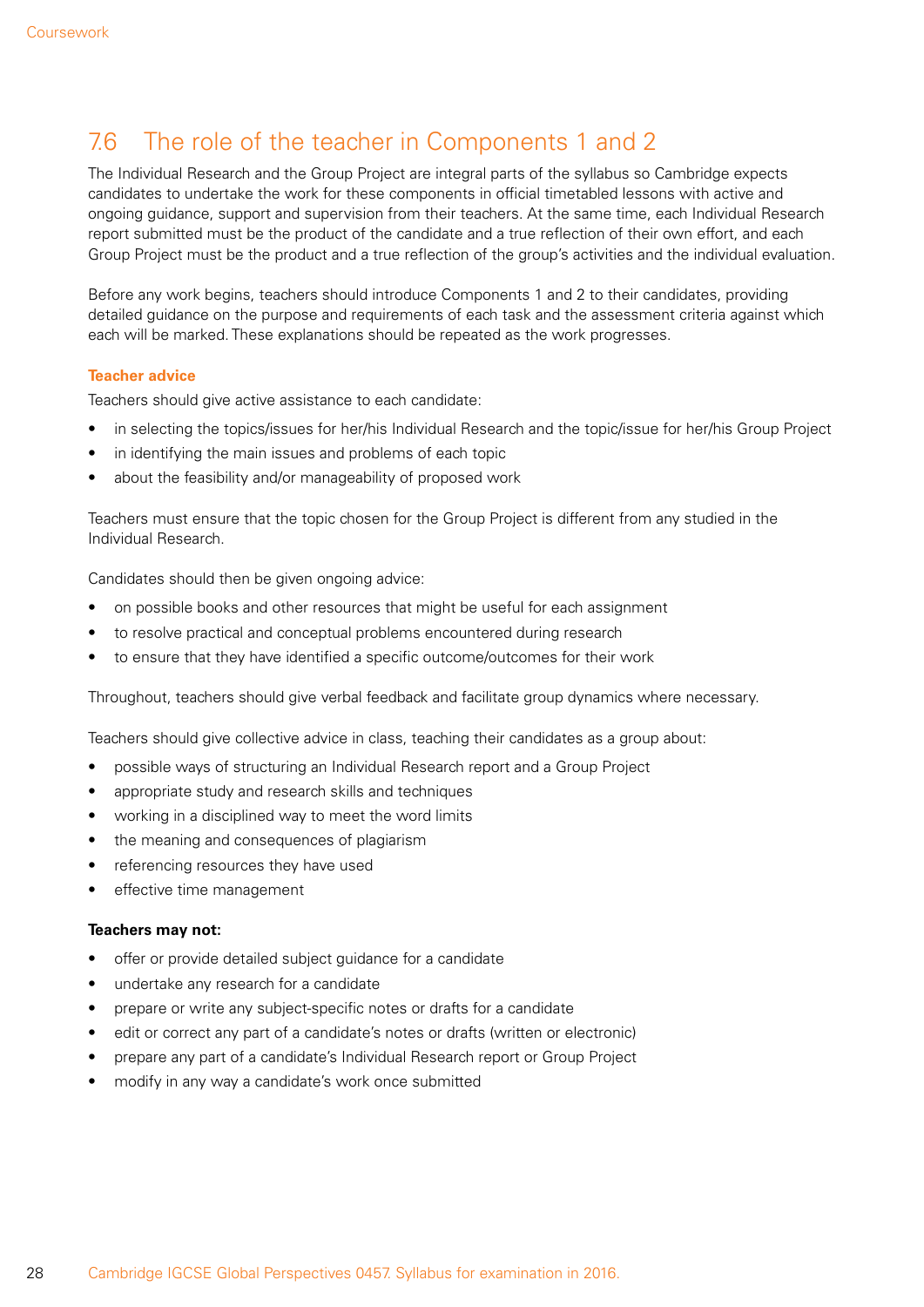# <span id="page-30-0"></span>7.7 Moderation procedures for the Individual Research report and the Group Project

#### **Internal Moderation**

When several teachers in a Centre are involved in internal assessments, arrangements must be made within the Centre for all candidates to be assessed to a common standard. It is essential that marks for each skill assigned within different teaching groups/classes are moderated internally for the whole Centre entry. The Centre assessments will then be subject to external moderation.

The internally moderated marks for all candidates for both the Individual Research report and the Group Project must be recorded on the Coursework Assessment Summary Form. These forms, and the instructions for completing them, may be downloaded from **www.cie.org.uk/samples**. The database will ask you for the syllabus code (i.e. 0457) and your Centre number, after which it will take you to the correct form. Follow the instructions when completing the form.

Teachers may not undertake internal assessment without the written approval of Cambridge. This will only be given to teachers who satisfy Cambridge requirements concerning moderation. Details are available in the *Cambridge Handbook*. Please apply to Cambridge via **info@cie.org.uk**, quoting 0457 Internal Assessment.

#### **External Moderation**

External moderation of internal assessment is carried out by Cambridge. **Individual Candidate Record Cards and Coursework Assessment Summary Forms must be submitted with the Individual Research report and the Group Project**. Each piece of work must show clearly how and why the marks given by the teacher have been awarded.

The deadlines and methods for submitting internally assessed marks are in the *Cambridge Administrative Guide* available on our websites.

Information about re-submission of coursework samples and about carrying forward internally assessed marks can be found in the *Cambridge Administrative Guide*.

#### **Feedback from moderators**

Cambridge moderators will comment on a Centre's application of the assessment criteria in a short report.

#### **Resubmission and carrying forward of internally assesed marks**

It is possible for component 01 and/or 02 marks to be carried forward from one session to another within a 13-month period. Details can be found in the *Cambridge Administration Guide*.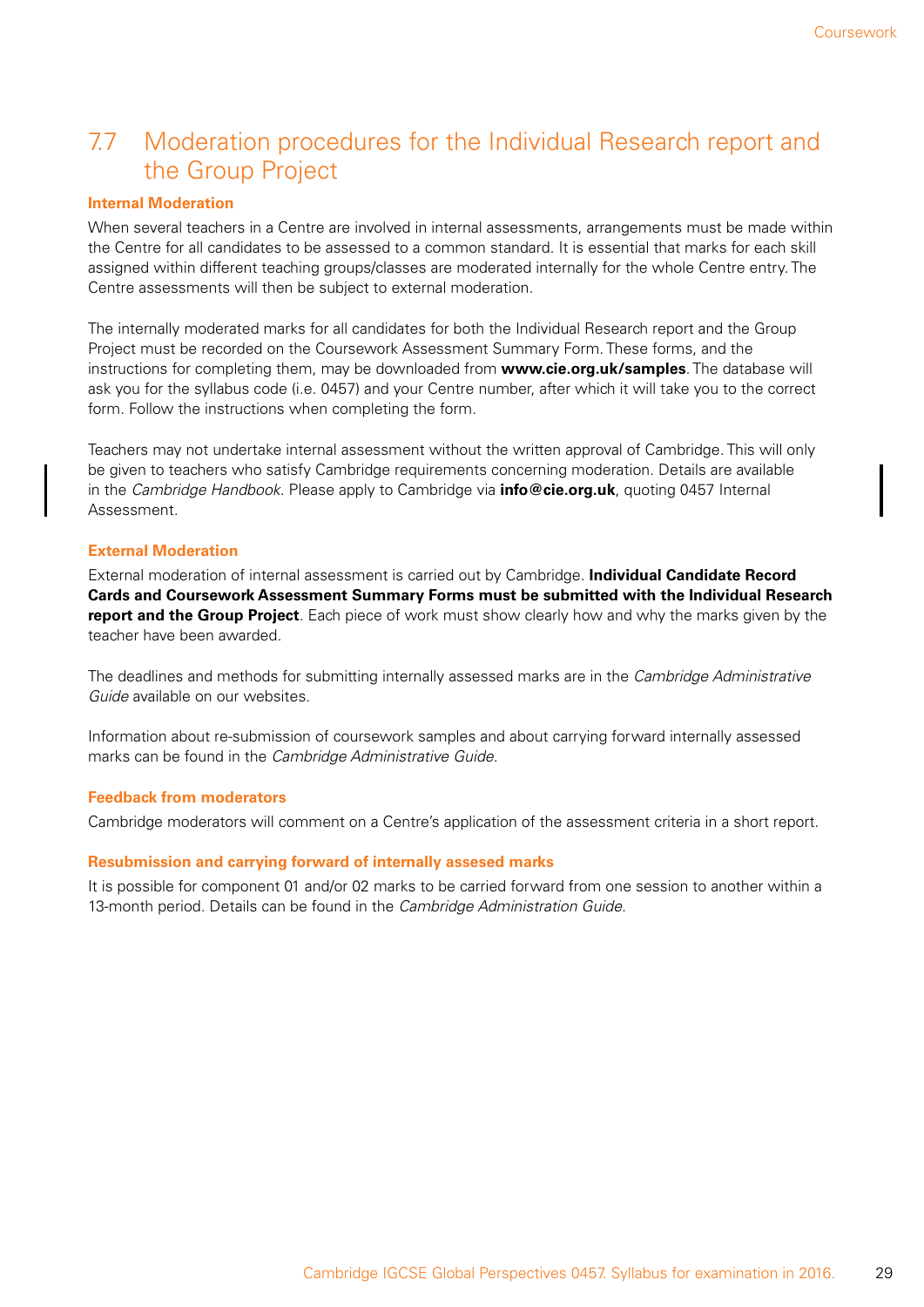# <span id="page-31-0"></span>**8. Other information**

### Equality and inclusion

Cambridge International Examinations has taken great care in the preparation of this syllabus and assessment materials to avoid bias of any kind. To comply with the UK Equality Act (2010), Cambridge has designed this qualification with the aim of avoiding direct and indirect discrimination.

The standard assessment arrangements may present unnecessary barriers for candidates with disabilities or learning difficulties. Arrangements can be put in place for these candidates to enable them to access the assessments and receive recognition of their attainment. Access arrangements will not be agreed if they give candidates an unfair advantage over others or if they compromise the standards being assessed.

Candidates who are unable to access the assessment of any component may be eligible to receive an award based on the parts of the assessment they have taken.

Information on access arrangements is found in the *Cambridge Handbook* which can be downloaded from the website **www.cie.org.uk/examsofficer**

### Language

This syllabus and the associated assessment materials are available in English only.

### Grading and reporting

Cambridge IGCSE results are shown by one of the grades A\*, A, B, C, D, E, F or G indicating the standard achieved, A\* being the highest and G the lowest. 'Ungraded' indicates that the candidate's performance fell short of the standard required for grade G. 'Ungraded' will be reported on the statement of results but not on the certificate. The letters Q (result pending), X (no results) and Y (to be issued) may also appear on the statement of results but not on the certificate.

### Entry codes

To maintain the security of our examinations, we produce question papers for different areas of the world, known as 'administrative zones'. Where the component entry code has two digits, the first digit is the component number given in the syllabus. The second digit is the location code, specific to an administrative zone. Information about entry codes can be found in the *Cambridge Guide to Making Entries*.